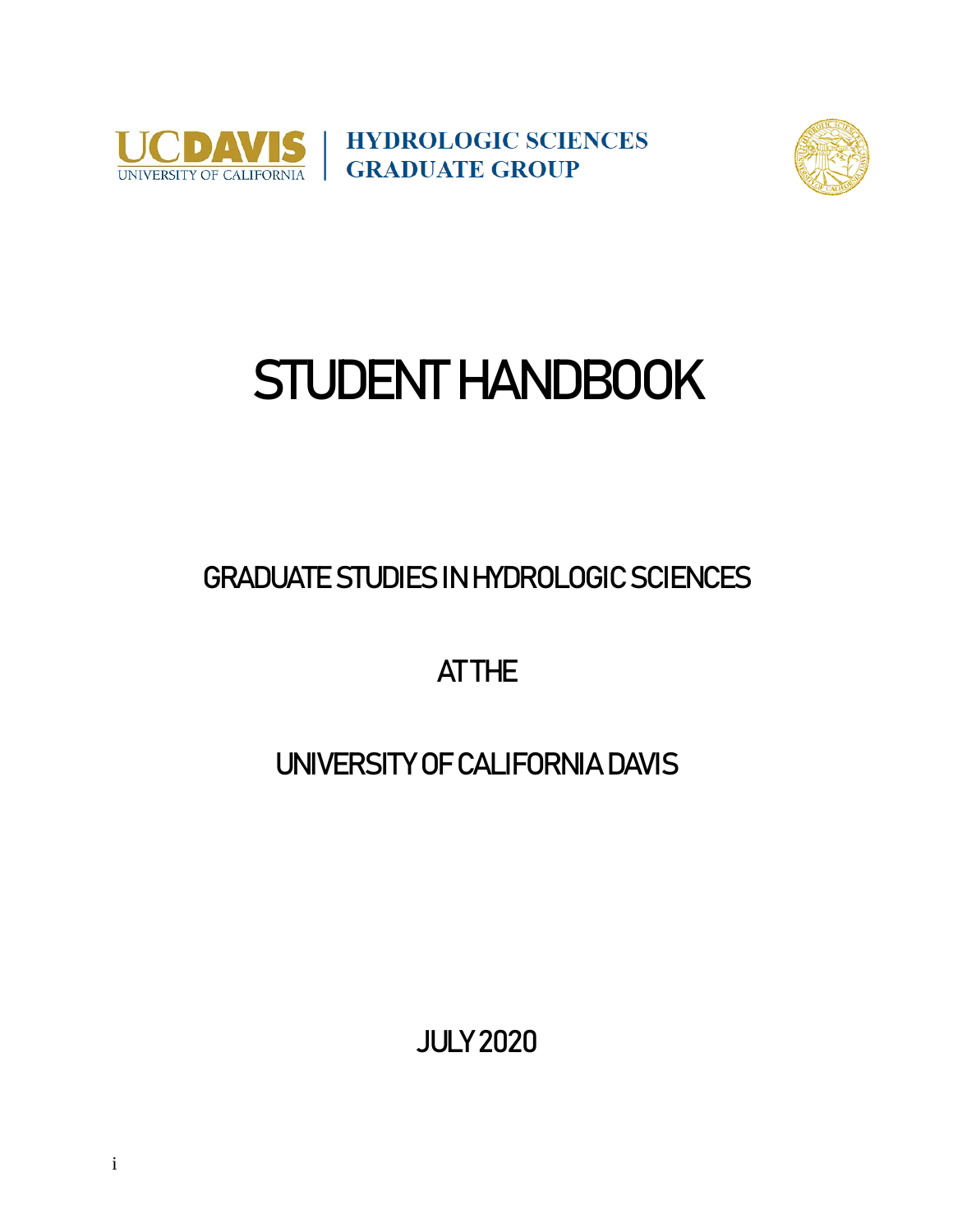#### **PREFACE**

This Student Handbook provides graduate students and prospective applicants with information about procedures, requirements, and activities for succeeding in the Hydrologic Sciences Graduate Group.

Many research questions go beyond the disciplinary focus of traditional academic departments. At UC Davis, graduate-student education, including research and coursework, may be organized as interdisciplinary graduate groups that include faculty from various departments and Colleges, giving students broad flexibility in areas of research from across campus. The breadth of Graduate Groups means that students need to do extra "legwork" to learn about the faculty available to them and then seek out those faculty to forge collaboration.

Graduate study in Hydrologic Sciences at the University of California, Davis, is administered by the **Graduate Group of Hydrologic Sciences** under the supervision of Graduate Studies and the Hydrology Program within the Department of Land, Air and Water Resources. The Graduate Group of **Hydrologic Sciences** is composed of faculty with research interests in hydrologic processes and includes members of the Departments of Biological & Agricultural Engineering, Agronomy & Range Science, Civil & Environmental Engineering, Environmental Science & Policy, Geology, and Land, Air & Water Resources. The size and diversity of interests of the faculty give unusual breadth to the program and allow specialization in physical hydrology, earth surface processes, hydrobiology, hydrochemistry, or water policy & management. Fundamental hydrologic processes associated with natural events and human activities are stressed.

You may obtain more information about the Graduate Group on our website [\(https://www.hsgg.ucdavis.edu/\)](https://www.hsgg.ucdavis.edu/) and on admission requirements for advanced degrees, availability of financial assistance to graduate students, graduate group administration, and other topics by contacting Shila Ruiz <shruiz@ucdavis.edu>, Student Affairs Officer, 1152 Plant and Environmental Sciences Building, University of California at Davis, Davis, California 95616. Her phone number is (530) 752-1669.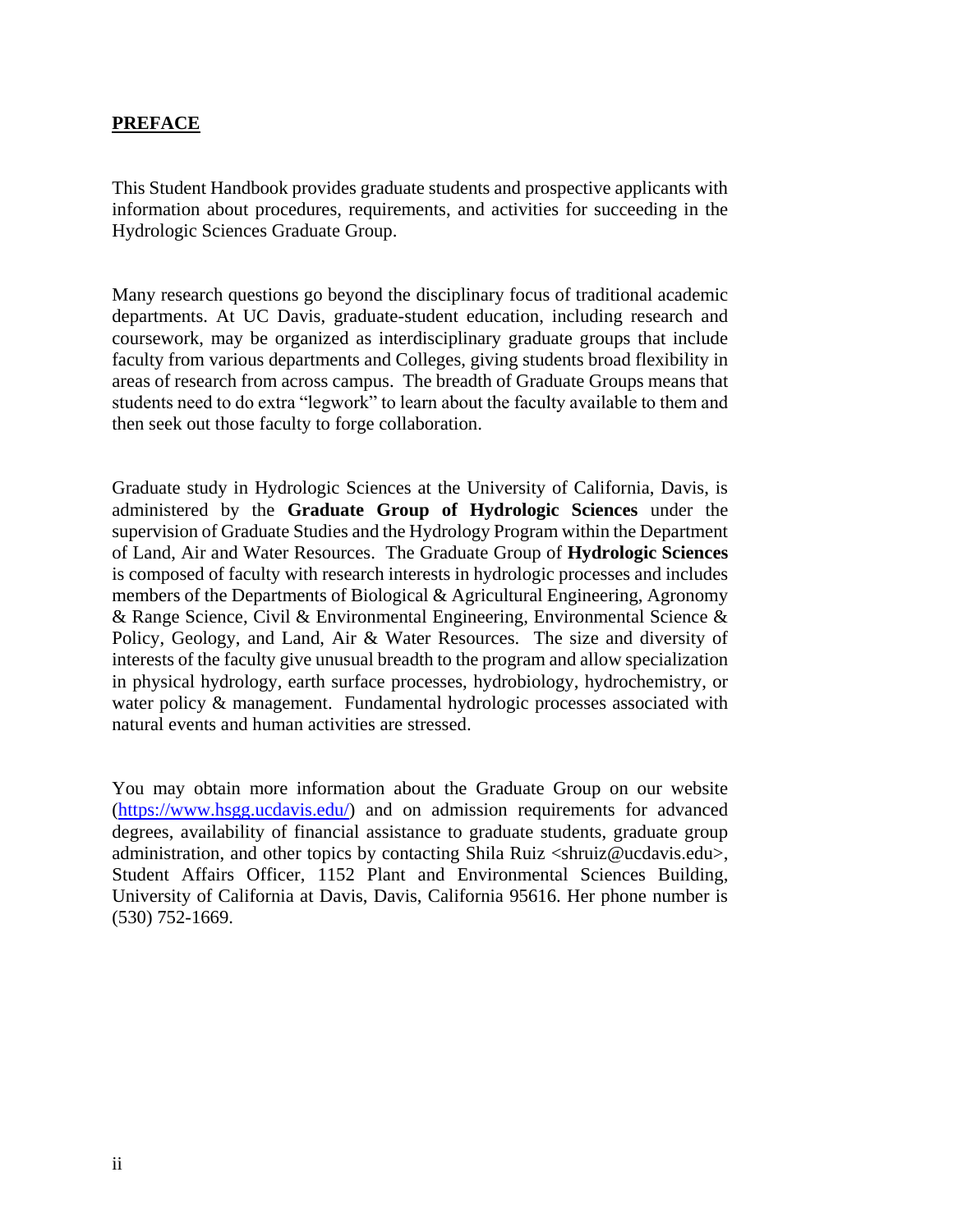| 1. | <b>HYDROLOGIC SCIENCES GRADUATE GROUP VISION STATEMENT 1</b>    |  |
|----|-----------------------------------------------------------------|--|
| 2. |                                                                 |  |
|    |                                                                 |  |
|    |                                                                 |  |
|    |                                                                 |  |
|    |                                                                 |  |
|    |                                                                 |  |
|    |                                                                 |  |
|    |                                                                 |  |
|    |                                                                 |  |
| 3. | <b>TYPICAL PREPARATION FOR GRADUATE STUDIES IN HYDROLOGIC</b>   |  |
|    |                                                                 |  |
|    |                                                                 |  |
| 4. |                                                                 |  |
| 5. |                                                                 |  |
|    |                                                                 |  |
|    |                                                                 |  |
|    |                                                                 |  |
|    |                                                                 |  |
| 6. |                                                                 |  |
|    |                                                                 |  |
|    |                                                                 |  |
|    |                                                                 |  |
|    |                                                                 |  |
| 7. |                                                                 |  |
|    |                                                                 |  |
|    |                                                                 |  |
|    |                                                                 |  |
|    |                                                                 |  |
|    |                                                                 |  |
|    |                                                                 |  |
|    |                                                                 |  |
|    |                                                                 |  |
|    |                                                                 |  |
|    |                                                                 |  |
|    | TRAVEL GRANTS THROUGH THE GRADUATE STUDENT ASSOCIATION (GSA) 10 |  |
|    |                                                                 |  |
| 8. | <b>2020-2021 GRADUATE STUDENT RESEARCH COMPENSATION PLAN 11</b> |  |
| 9. |                                                                 |  |
|    |                                                                 |  |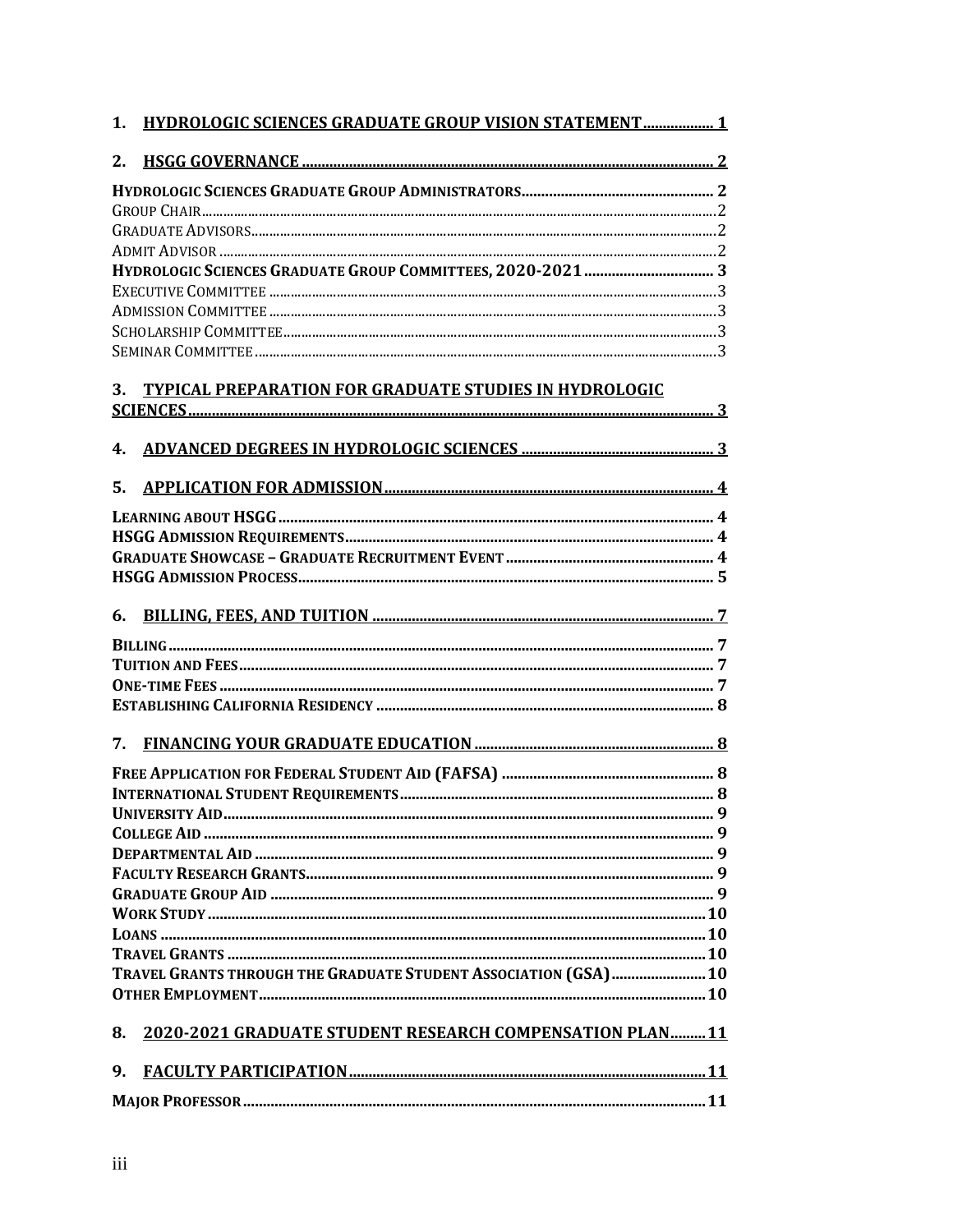| 10. |                                                                 |  |
|-----|-----------------------------------------------------------------|--|
|     |                                                                 |  |
|     |                                                                 |  |
|     |                                                                 |  |
|     |                                                                 |  |
|     |                                                                 |  |
|     |                                                                 |  |
|     |                                                                 |  |
|     |                                                                 |  |
|     |                                                                 |  |
|     |                                                                 |  |
| 11. |                                                                 |  |
|     |                                                                 |  |
|     |                                                                 |  |
|     |                                                                 |  |
| 12. |                                                                 |  |
| 13. |                                                                 |  |
|     |                                                                 |  |
|     |                                                                 |  |
|     |                                                                 |  |
|     |                                                                 |  |
|     |                                                                 |  |
| 14. | <b>ENROLLMENT REQUIREMENTS FOR INTERNATIONAL STUDENTS 15</b>    |  |
| 15. |                                                                 |  |
| 16. |                                                                 |  |
|     |                                                                 |  |
|     |                                                                 |  |
| 17. |                                                                 |  |
|     |                                                                 |  |
|     |                                                                 |  |
| 18. |                                                                 |  |
| 19. | <b>GRADUATE STUDENT BILL OF RIGHTS AND RESPONSIBILITIES  18</b> |  |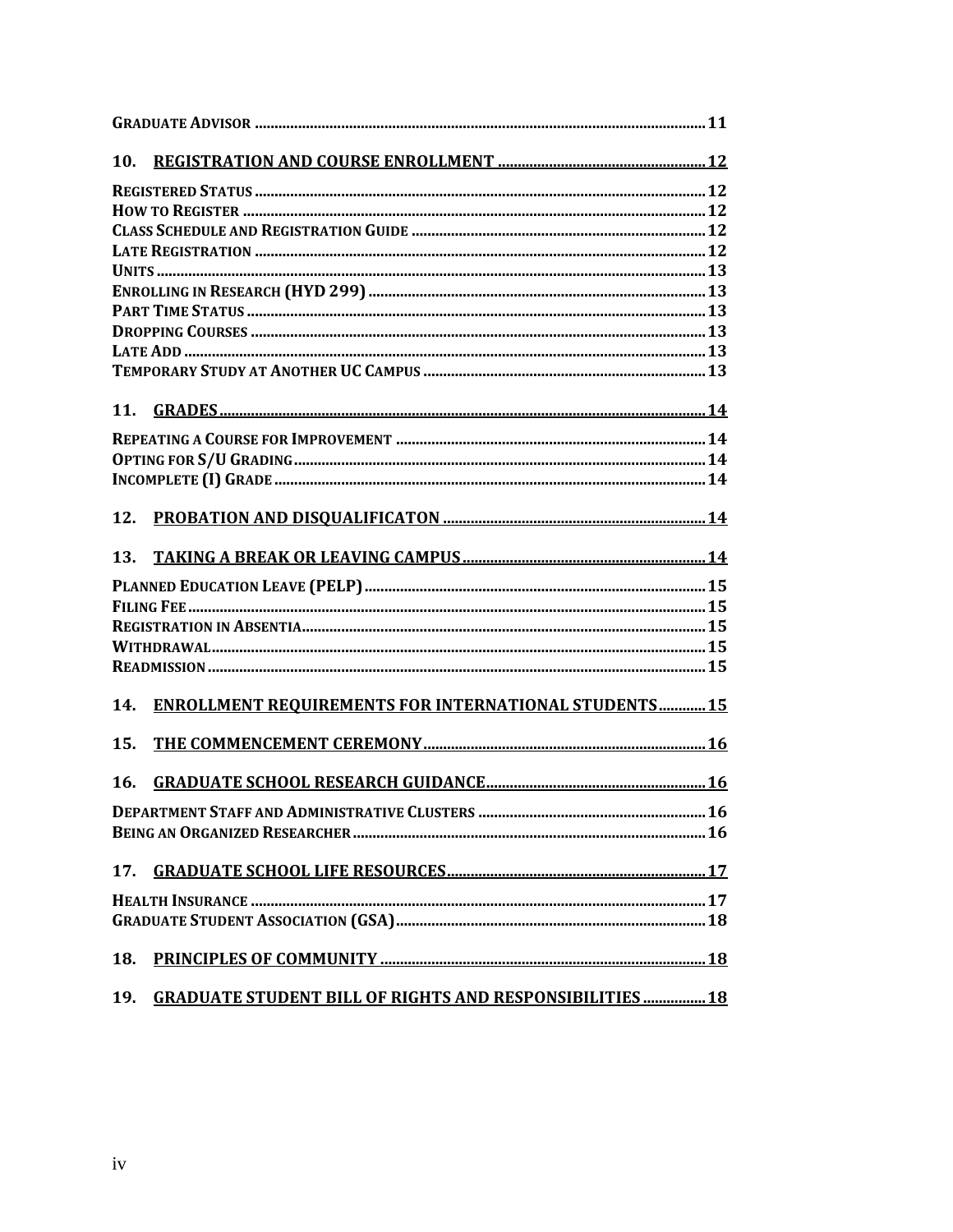#### **1. HYDROLOGIC SCIENCES GRADUATE GROUP VISION STATEMENT**

With a growing awareness of water's fundamental role in the global ecosystem and rapidly increasing demands on water resources resulting from growth in global population, there is a recognized need for a broad new approach to hydrologic sciences. In 1991 the National Research Council, pointing to a shortage of qualified hydrologists in both the short term and the foreseeable long term, called for **Hydrologic Science** to be formulated as an independent scientific discipline with distinct training and research programs to bring about "a coherent understanding of water's role in the planetary-scale behavior of the earth's system." An array of public and private institutions have noted that the next frontier in hydrologic sciences lies in the integration between disciplines, and the evaluation of linked physical, biological, and chemical processes at various spatial and temporal scales.

The **Hydrologic Sciences Graduate Group** (**HSGG**) was established in Fall 1991 to provide a comprehensive, unified hydrologic science curriculum with a new multidisciplinary emphasis that takes advantage of the broad range of expertise in water-related disciplines on the Davis campus. The resulting program incorporates a vigorous integration of chemistry, physics, biology, ecology, geology, law, social sciences, soil science, engineering, mathematics, and atmosphere science. This design broadens the skills and knowledge of the natural science or engineering student interested in any aspect of water-related phenomena. The program expands the boundaries of hydrologic science to encompass water-related phenomena at every scale of space and time – from the microscopic to the watershed, the continental, and the global, and from fleeting events to seasonal cycles and global climate change evolving over centuries. The need for broadly trained hydrologic experts is urgent, and career opportunities are both wide-ranging and relatively independent of economic cycles.

The HSGG program draws on the historic strengths of several water-related educational and research programs on campus. The university currently houses a broad array of nationally and internationally renowned faculty involved in water-related research: a breadth and depth of expertise unmatched within the UC system, and among the strongest in the United States. Along with the intellectual resources, the campus currently houses several key programs that support water-related data assembly, storage and dissemination. The university has a well-established history of agency collaboration, forming the foundation for future growth and diversification. Presently, 43 faculty from 6 different departments across 3 separate colleges/schools identify participation in the Graduate Group. There are external faculty members affiliated with UC Merced and federal research laboratories. The HSGG offers degree specialization in physical hydrology, earth surface processes, hydrobiology, hydrochemistry, and water policy & management at the M.S. and Ph.D. levels.

**The primary goal** of the HSGG is to prepare rigorously trained scientists that have a quantitative foundation in the profession of hydrology and a multidisciplinary perspective across allied *Hydrologic Sciences*. Our Ph.D. graduates have been successful in obtaining faculty positions and post-doctoral positions at leading universities (e.g. Michigan State, Duke Univ., Iowa State, Univ. of Virginia, Univ. of Nebraska, Univ. of New Mexico) and research agencies (USGS, LLNL, USDA Agric. Research Service). Our M.S. graduates are sought after for positions with private, state and federal agencies and several have gone on to Ph.D. programs and eventually faculty positions of their own (Utah State, Univ. of Cardiff, etc.). Employers frequently contact our faculty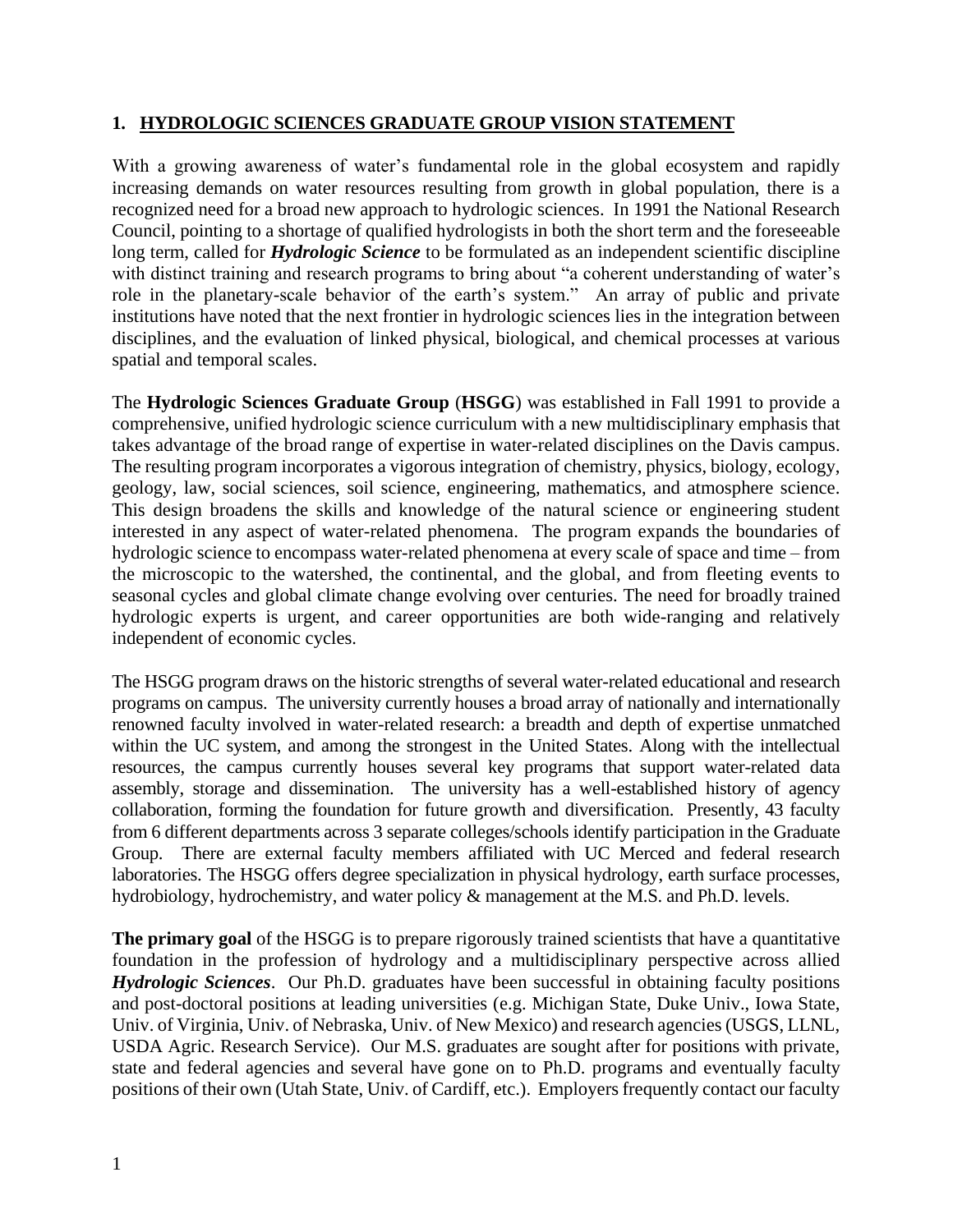seeking top recruits for their job openings. The strong reputation of the Group attracts several international students who return to their countries where they become recognized leaders in the hydrologic sciences.

# **2. HSGG GOVERNANCE**

HSGG administration is governed by bylaws approved by the UCD Graduate Council on December 16, 2011. HSGG administrators include the Group Chair, the Graduate Advisors, and the Admit Advisor. HSGG standing committees include the Executive Committee, Admissions Committee, Scholarship Committee, and Seminar Committee.

*Hydrologic Sciences Graduate Group Administrators*

Group Chair

Thomas Harter 232 Veihmeyer Hall (530) 302-5658 thharter@ucdavis.edu

Graduate Advisors

Yufang Jin 133 Veihmeyer Hall (530) 219-4429 yujin@ucdavis.edu

Helen Dahlke 3306 Plant and Environmental Sciences Building (530) 302-5358 hdahlke@ucdavis.edu

Isaya Kisekka 119 Veihmeyer Hall ikisekka@ucdavis.edu

# Admit Advisor

Sam Sandoval 135 Veihmeyer Hall (530) 750-9722 samsandoval@ucdavis.edu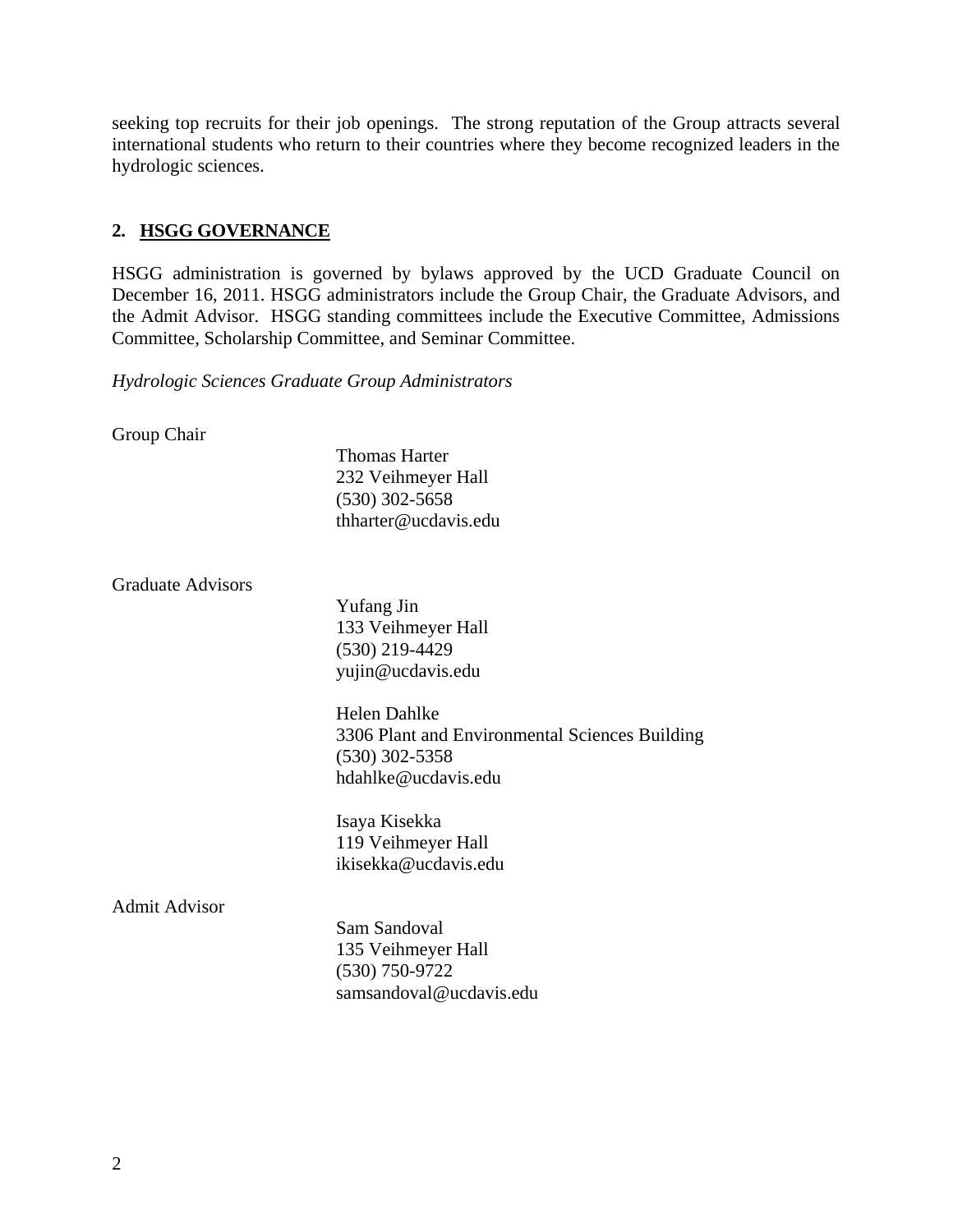#### *Hydrologic Sciences Graduate Group Committees, 2020-2021*

Executive Committee The voting members are Pramod Pandey, Helen Dahlke, Samuel Sandoval Solis, and Steven Sadro. Nonvoting members include the student affairs officer and the graduate student representative. Graduate advisors are ex officio members.

Admission Committee Samuel Sandoval Solis (Chair), Thomas Harter (Group Chair), and Peter Hernes

Scholarship Committee Samuel Sandoval Solis (Chair), Mark Grismer (past Chair), Da Yang

Seminar Committee Majdi Abou Najm (faculty rep) and appointed graduate students.

# **3. TYPICAL PREPARATION FOR GRADUATE STUDIES IN HYDROLOGIC SCIENCES**

Students seeking advanced degrees in **Hydrologic Sciences** typically enter the program with an undergraduate degree in a science or in engineering field that required a year of calculus, courses in statistics, computer programming, physical geology, and hydrology, plus additional courses in in basic biology, chemistry, physics, differential equations, microeconomics, public policy, or ecology, depending on the specialization selected. Although students are occasionally accepted into the **Hydrologic Sciences** Graduate Group without having completed all required preparation, such preparation is strongly encouraged of applicants. Admission into HSGG without completion of preparatory courses does not constitute a waiver of those requirements. All incoming students are required to complete their prerequisite coursework during their graduate education, as specified in the Degree Requirements. HSGG courses include both upper division undergraduate courses and graduate level courses designed to take advantage of a suite of basic skills that are taught in lower division prerequisites. Non-preparatory coursework may not used as the basis for waivers out of prerequisites, as they build on those courses and do not teach the fundamentals. Further, courses that are in the same discipline as a prerequisite but contain different content may not be used for a waiver out of prerequisites. Waivers are intended for unusual extenuating circumstances and should be requested in writing to the assigned Graduate Advisor.

# **4. ADVANCED DEGREES IN HYDROLOGIC SCIENCES**

Students may pursue M.S. (under Plan I or Plan II) and Ph.D. Degrees in the Hydrologic Sciences Graduate Group. Under either degree plan, prerequisite courses not taken prior to entry into the program must be completed during the course of study. Requirements of Graduate Studies [\(https://grad.ucdavis.edu/admissions/admission-requirements\)](https://grad.ucdavis.edu/admissions/admission-requirements) including residency and limitations of transfer units must be fulfilled along with the following requirements. The M.S. degree program follows a regular structure outlined below, while the Ph.D. program is designed by the student in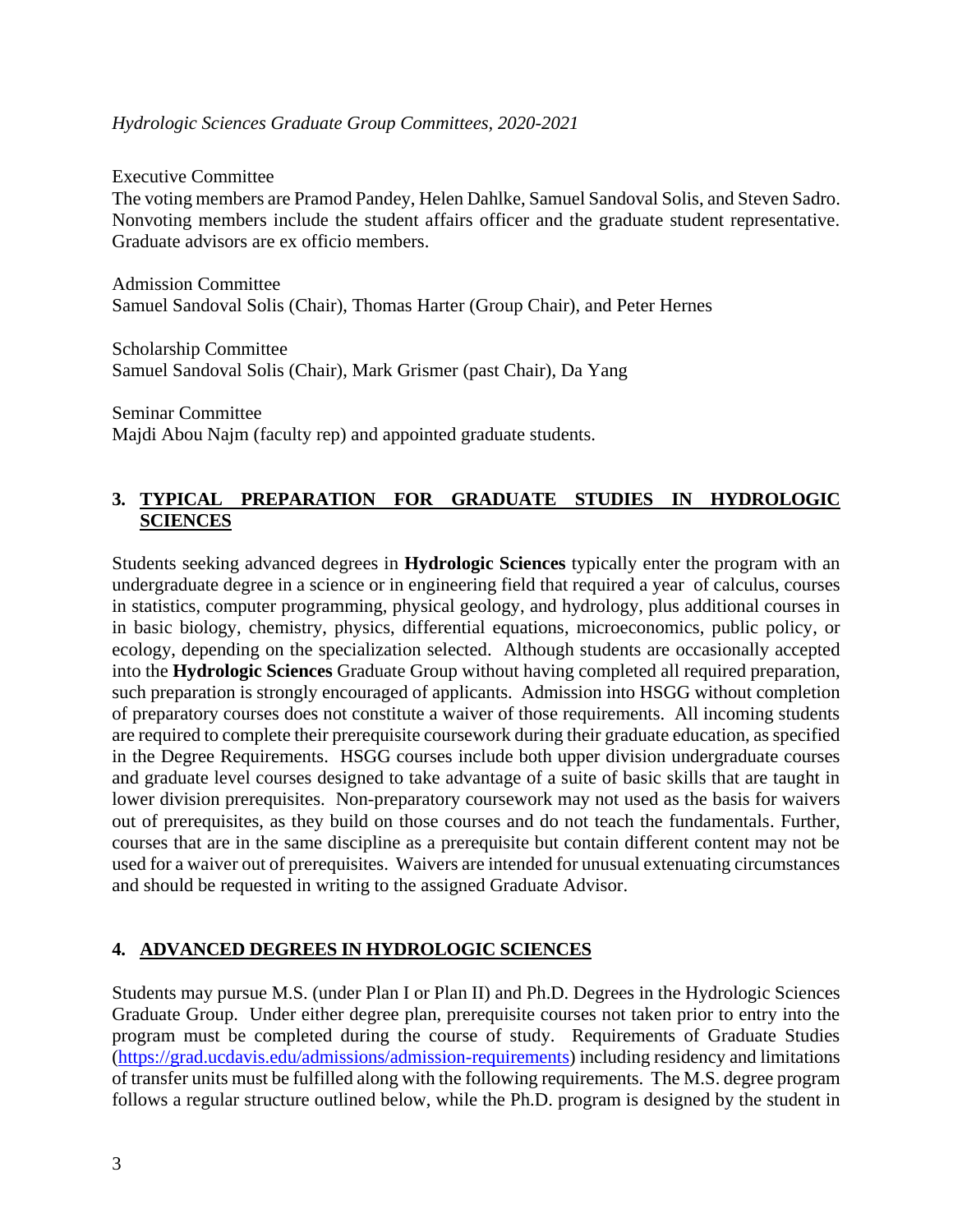collaboration with his Guidance Committee. A complete guide to the Hydrologic Sciences Graduate Group Ph.D. and M.S. Degree Requirements can be found online at [https://www.hsgg.ucdavis.edu/requirements.](https://www.hsgg.ucdavis.edu/requirements)

# **5. APPLICATION FOR ADMISSION**

# *Learning about HSGG*

Most prospective graduate students use the internet to search for potential graduate education opportunities. Prospective students are encouraged to visit our website [https://www.hsgg.ucdavis.edu/prospective-students.](https://www.hsgg.ucdavis.edu/prospective-students) Because many graduate students have their educations funded by research, the key difference between evaluating undergraduate and graduate programs is that you need to put a stronger emphasis on finding a faculty mentor who shares your research interests, uses a mentoring style that meets your individual needs, and has openings for new students for the year you wish to matriculate. Visit the HSGG webpage that lists our faculty, their interests, and their email address to find out who might be a match for you, and then please contact them directly. Faculty expect applicants who want to train with them to seek them out individually and engage them- do not rely on the formal application process alone and hope faculty will identify your potential without any prompting. That can happen, but the more effort you make to get to know potential mentors, the better chance faculty have to understand your merits.

Detailed information about all aspects of graduate education at UC Davis may be obtained on the Graduate Studies home page [http://www.gradstudies.ucdavis.edu/.](http://www.gradstudies.ucdavis.edu/)

Application is made through the UC Davis Graduate Studies online application system. Please visit [http://gradstudies.ucdavis.edu/prospective/apply\\_online.cfm.](http://gradstudies.ucdavis.edu/prospective/apply_online.cfm)

# *HSGG Admission Requirements*

HSGG admission is based on:

- 1. Academic background and at least a 3.0/4.0 grade point average. Particular attention is given to the scope of the applicant's preparation and performance in courses that constitute basic preparation for advanced study in Hydrologic Sciences.
- 2. Verbal, quantitative and analytical Graduate Record Exam scores. Subject exams are not required. (Waived for admission during 2020-21 due to COVID-19 pandemic).
- 3. Three letters of recommendation in support of application.
- 4. TOEFL scores for applicants whose primary language is not English. A score of 550 is the minimum accepted by the group.
- 5. Identification of a HSGG faculty member willing to serve as Major Professor.

#### *Graduate Showcase – Graduate Recruitment Event*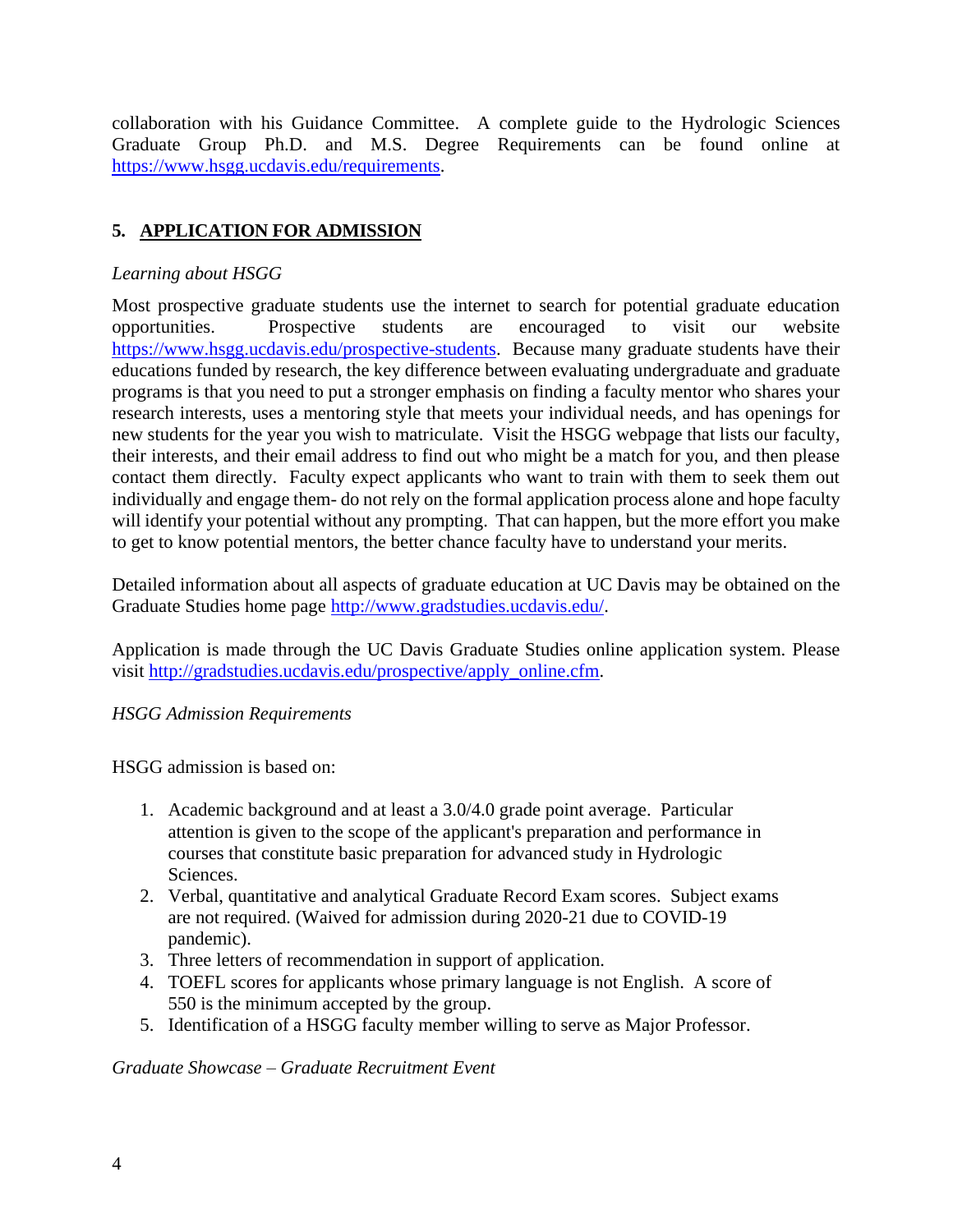The HSGG and its sister graduate groups in LAWR, Atmospheric Science and Soils and Biogeochemistry, invite a select group of applicants to the Graduate Showcase, an annual two-day recruitment event in late February or early March. This is an opportunity for prospective students to meet faculty and continuing students, visit our programs and research labs, and tour the UC Davis campus and surrounding area. Invitation to the Showcase does not guarantee admission, funding, or a place in a faculty member's lab group.

#### *HSGG Admission Process*

#### **The following is a general step-by-step description of the admissions process.**

- **Step 1:** Prospective students explore graduate programs and identify HSGG as a possible venue. The first step is to then visit the UC Davis Office of Graduate Studies website, which provides the official Steps to Applying.
- **Step 2:** Using the HSGG website, applicants learn about faculty who may have common research foci, and then investigate the faculty of interest using faculty's individual web pages and publications. Applicants are encouraged to contact individual faculty to introduce themselves and learn if the faculty member is taking new students in the coming fall. When contacting faculty (usually by email), prospective students should include a resume and transcript copy and personalize their message to demonstrate their understanding of the faculty's research and teaching in relation to their own interests. Prospective students that have their own scholarship to fund their graduate studies or that intend to self-fund their graduate studies (typically for a Master's II option) should clearly articulate that option when corresponding with faculty. For general questions, prospective students may also contact the Hydrologic Sciences Graduate Group office.
- **Step 3:** Submission of an online application. The following bullets should be carefully considered in the application as their completion affects how easily faculty will recognize potentially wellmatched students.
	- Applicants are strongly encouraged to first familiarize themselves with the HSGG Degree Requirements, including degree specialization options. HSGG has some general prerequisites (applying to all specializations) and additional specialization-dependent prerequisites.
	- We strongly recommend that applicants fill out the HSGG prerequisite spreadsheet. The sheet can then be used to copy the information into the application website and for quick reference during the application review period, should questions arise. Importantly, the list of prerequisite courses provided in the application should include courses scheduled to be taken after the application submission but prior to the beginning of graduate school.
	- Election of the Areas of Interest: In the application form, areas of interest are organized by the degree specialties offered. We strongly suggest that applicants carefully select options that encompass the breadth of their interests. It is not necessary (or advantageous) to only pick a top priority if other topics are of interest as well.
	- The prospective student must arrange for all required documents to be sent to UC Davis. Transcripts from every higher education institution must be submitted, among other things. HSGG cannot make an admissions decision until the application is complete. It is the applicant's responsibility to ensure that their application is complete.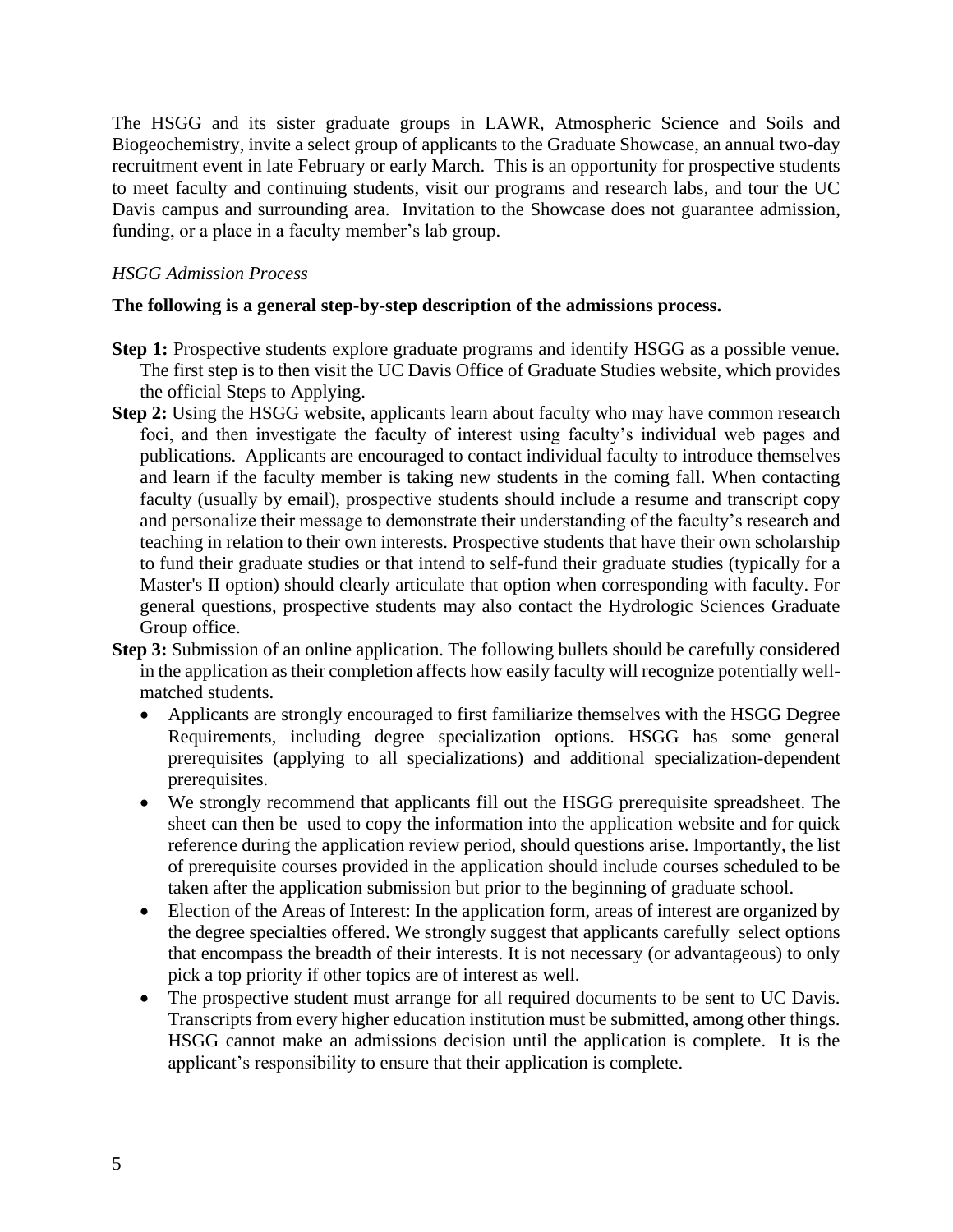- **Step 4:** UC Davis fellowship and scholarship applications must be complete and received by January 5 for an applicant to be considered for a variety of potential fellowships. This deadline does not apply to fellowships granted directly by HSGG or to research-driven funding from external sponsors to our faculty, although all applicants are strongly encouraged to meet the January 5 deadline.
- **Step 5:** Once the application is submitted online, it is available for individual HSGG faculty to review.
- **Step 6:** The HSGG admissions committee ranks fellowship applications and submits rankings to Graduate Studies by required deadline.
- **Step 7:** The HSGG admissions committee ranks all HSGG applications by mid-January. This ranking determines which applicants will be invited to the HSGG Showcase. As more applications come in, these are slotted into the existing rankings, but they may be too late to invite for the Showcase. Other students may visit HSGG on their own or at the request and funding of an individual faculty member.
- **Step 8:** Unqualified applicants who do not meet University and HSGG admissions requirements are identified in applicant rankings.
- **Step 9:** LAWR hosts the "Graduate Showcase" for the highest ranked applicants in mid February.
- **Step 10:** The Applicant rankings are sent to all HSGG faculty members periodically as they are updated in February and March for consideration as a guide to faculty to help them decide who to choose to accept. Each faculty member decides which applicants are most qualified for the specific research projects they have funding for. Most students have their educations funded by research grants from individual faculty.
- **Step 11:** Applicants check with potential faculty mentors to learn what their admissions decisions are. Faculty may contact their top-choice students with more information, funding updates, questions, and/or further encouragement to accept at UC Davis.
- **Step 12:** The general deadline to apply for HSGG admissions for the following fall quarter is May 1.
- **Step 13:** In March the UC Davis Office of Graduate Studies reports to HSGG the list of any applicants who have garnered a fellowship offer. These offers are then announced to the applicant. Most applicants are notified of their selection by April 1.
- **Step 14:** In accordance with Council of Graduate Schools Resolution subscribed to by UC Davis, admitted applicants cannot be required to accept admissions prior to April 15.
- **Step 15:** Faculty inform the HSGG Admissions Committee of the list of applicants they intend to admit and mentor. This is an ongoing process March through June. HSGG encourages faculty to review all relevant applications and make timely decisions. If an applicant does not hear anything during this time, it most likely means that no faculty have the funding to pay for the applicant's education.
- **Step 16:** The HSGG Admissions Committee works with individual faculty to use HSGG fellowship funds as part of funding packages for students to be admitted.
- **Step 17:** HSGG notifies Graduate Studies of students to be admitted on an ongoing basis during February through June. The final decision on admission is the responsibility of the Dean of Graduate Studies upon recommendation of the HSGG. Graduate Studies sends formal admissions letters. HSGG sends offer letters explaining the details of who the faculty mentor will be, what the funding offer is, and what other sources of potential funding exist.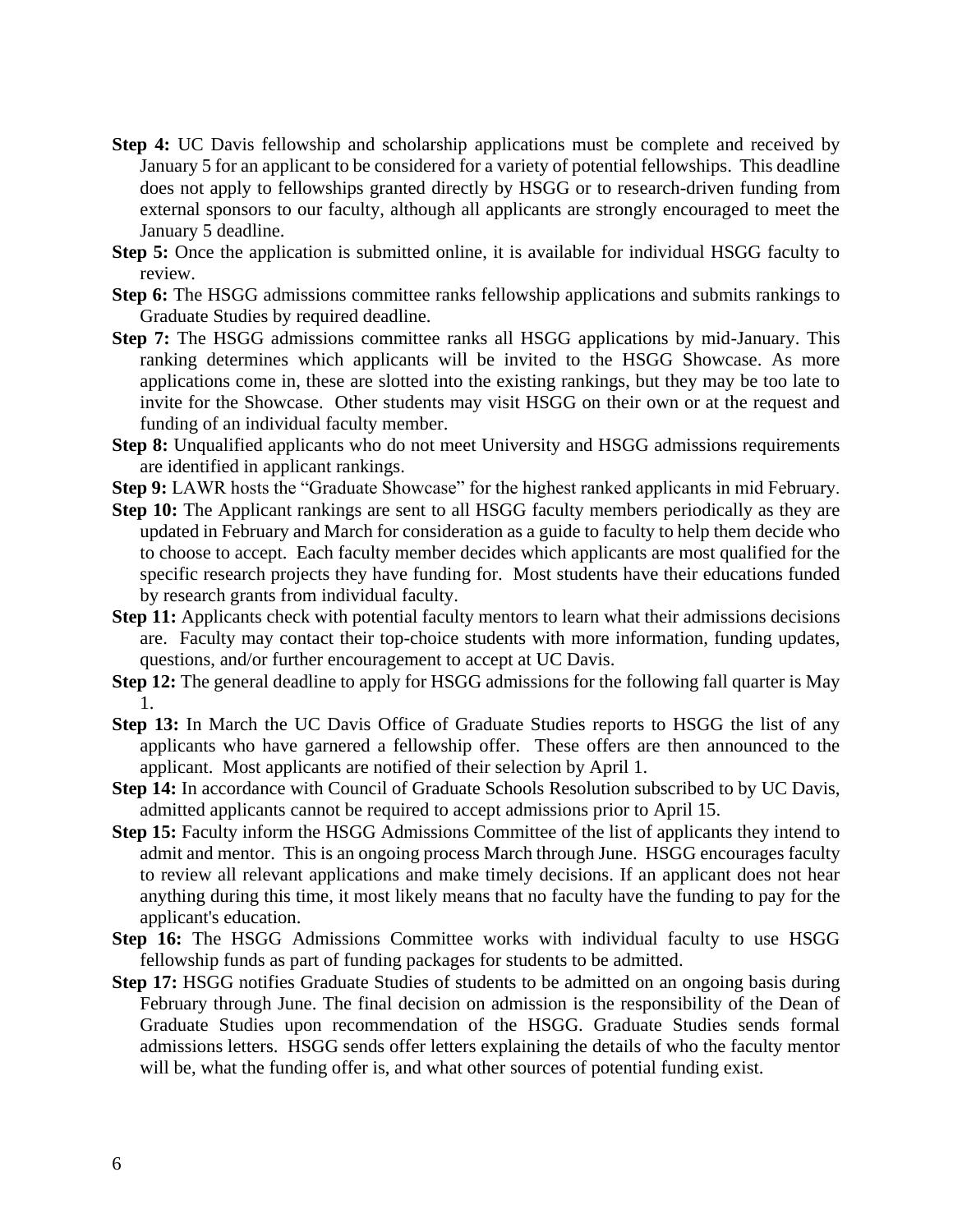**Step 18:** As applicants accept or reject offers and as new research funding becomes more certain, faculty may accept more students. Consequently, qualified students may continue to be considered through June.

**Step 19:** By June 30 all students are either admitted or rejected.

\* "In accordance with applicable State and Federal laws and University policy, the University of California does not discriminate in any of its policies, procedures, or practices on the basis of race, color, national origin, religion, sex, sexual orientation, handicap, age, veterans status, medical condition (cancer-related) as defined in Section 12926 of the California Government Code, ancestry, or marital status; nor does the University discriminate on the basis of citizenship, within the limits imposed by law or University policy. In conformance with applicable law and University policy, the University of California is an affirmative action/equal opportunity employer."

# **6. BILLING, FEES, AND TUITION**

# *Billing*

The folowing list of resources will help with student billing and accounting.

- To view your outstanding account balance using SISWeb or MyBill, visit: [https://financeandbusiness.ucdavis.edu/student-resources/accounting/mybill.](https://financeandbusiness.ucdavis.edu/student-resources/accounting/mybill)
- For up-to-date information on fees, fee payment options, deadlines, late fees, etc., visit the Student Accounting Web site at [http://studentaccounting.ucdavis.edu.](http://studentaccounting.ucdavis.edu/)
- You may contact the Student Accounting Office, 530-752-3646 or visit 2100 Dutton Hall.
- Or visit the Registrar's Web site, [https://registrar.ucdavis.edu/.](https://registrar.ucdavis.edu/)

# *Tuition and Fees*

Please see the Graduate Studies web page [https://financeandbusiness.ucdavis.edu/student](https://financeandbusiness.ucdavis.edu/student-resources/tuition-fees/graduate)[resources/tuition-fees/graduate](https://financeandbusiness.ucdavis.edu/student-resources/tuition-fees/graduate) for resident and non-resident tuition and fees. As a full-time graduate student you (or your funding sponsors) pay various fees for such services as the Graduate Student Association (GSA), campus improvement, safety, your health insurance (SHIP), and, of course, your education. To learn exactly what your fees are and where they go, visit [http://budget.ucdavis.edu/studentfees.](http://budget.ucdavis.edu/studentfees) If your status is Registration in Absentia, which means your study requires you to remain outside California, visit [http://www.gradstudies.ucdavis.edu/students/in\\_absentiaFAQs.html.](http://www.gradstudies.ucdavis.edu/students/in_absentiaFAQs.html)

# *One-time Fees*

One-time fees include application for admission fee, readmission fee, PELP, candidacy fee, Filing Fee. These fees change periodically; consult the graduate group coordinator or Graduate Studies at <http://gradstudies.ucdavis.edu/index.cfm> or the Registrar at <http://registrar.ucdavis.edu/> for current fee amounts.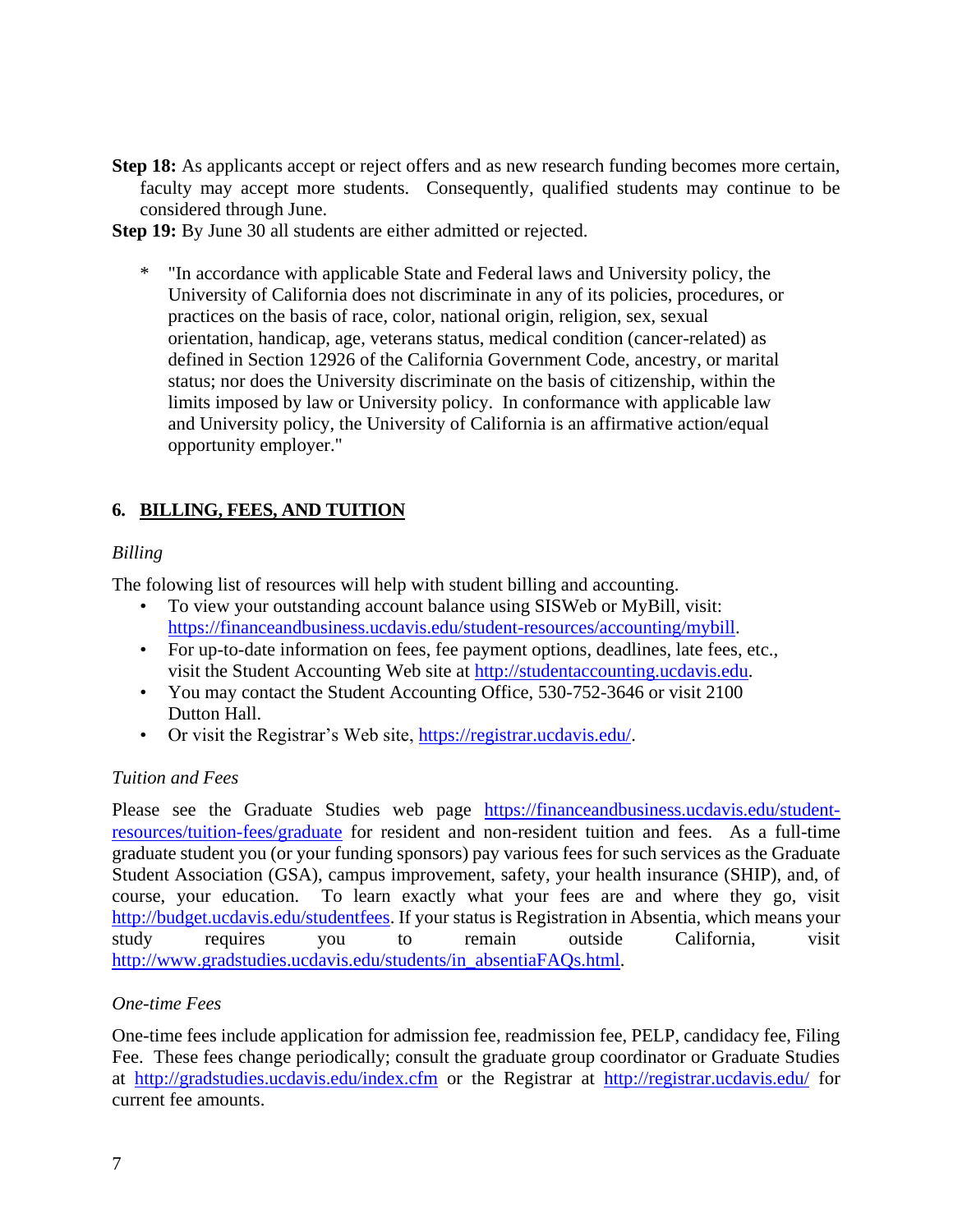#### *Establishing California Residency*

Domestic students funded by HSGG or its faculty are expected to establish residency after their first year. If you are a nonresident, are not able to establish California residency, you must pay nonresident tuition each quarter. Nonresident doctoral students who have advanced to candidacy before the first day of the term will receive 100% nonresident tuition remission. A Ph.D. candidate or professional doctoral student may receive the reduced nonresident tuition rate for a maximum of three years. Students who have not completed their doctorate after the three-year period and who remain enrolled students, will be assessed the full NRST in effect at that time.

As a California resident, you will not have to pay nonresident tuition. Therefore, it is to your advantage if you are a US citizen or have a green card to investigate the steps necessary to becoming a legal California resident. Begin the process as soon as you arrive and at least one full year before the start of the quarter in which you wish to be classified as a resident. For tuition purposes, physical presence and intent must be demonstrated for more than one year. Intent includes, but is not limited to, having a California driver's license or ID card, registering to vote and voting, using a California permanent address on all records, and paying state income tax as a resident.

During the quarter preceding the one for which you seek reclassification, pick up a petition from the Residence Deputy located in the Registrar's office, 12 Mrak Hall, 530-752-5029, [http://registrar.ucdavis.edu/html/slr.html#WhoResident.](http://registrar.ucdavis.edu/html/slr.html#WhoResident) Return the completed petition at least two weeks before the start of the quarter.

# **7. FINANCING YOUR GRADUATE EDUCATION**

Several sources of financial aid originating from the University, Colleges, Departments and Graduate Group are available to new and continuing graduate students. They include general University fellowships and scholarships, work-study awards, loan and grant funds, departmental teaching assistantships, and faculty-sponsored graduate research assistantships. Smaller thesiswriting and research awards such as the Jastro-Shields awards are available annually. Most student funding comes in the form of research assistantships.

# *Free Application for Federal Student Aid (FAFSA)*

Annually, all graduate students who are US citizens, permanent residents, or immigrants are required to file a FAFSA, preferably by the priority filing date of March 2. This form is submitted directly to the US Department of Education and determines your financial need. It is used for consideration of fellowships, block grants, stipends, loans, and Work Study funds that pay some GSR salaries. FAFSA is available at the UC Davis Office Financial Aid in Dutton Hall or online at [http://www.fafsa.ed.gov.](http://www.fafsa.ed.gov/) Include UC Davis School Code 001313 on the FAFSA.

#### *International Student Requirements*

International students are advised to consult Services for International Students and Scholars (SISS) at<http://siss.ucdavis.edu/> regarding immigration status and employment.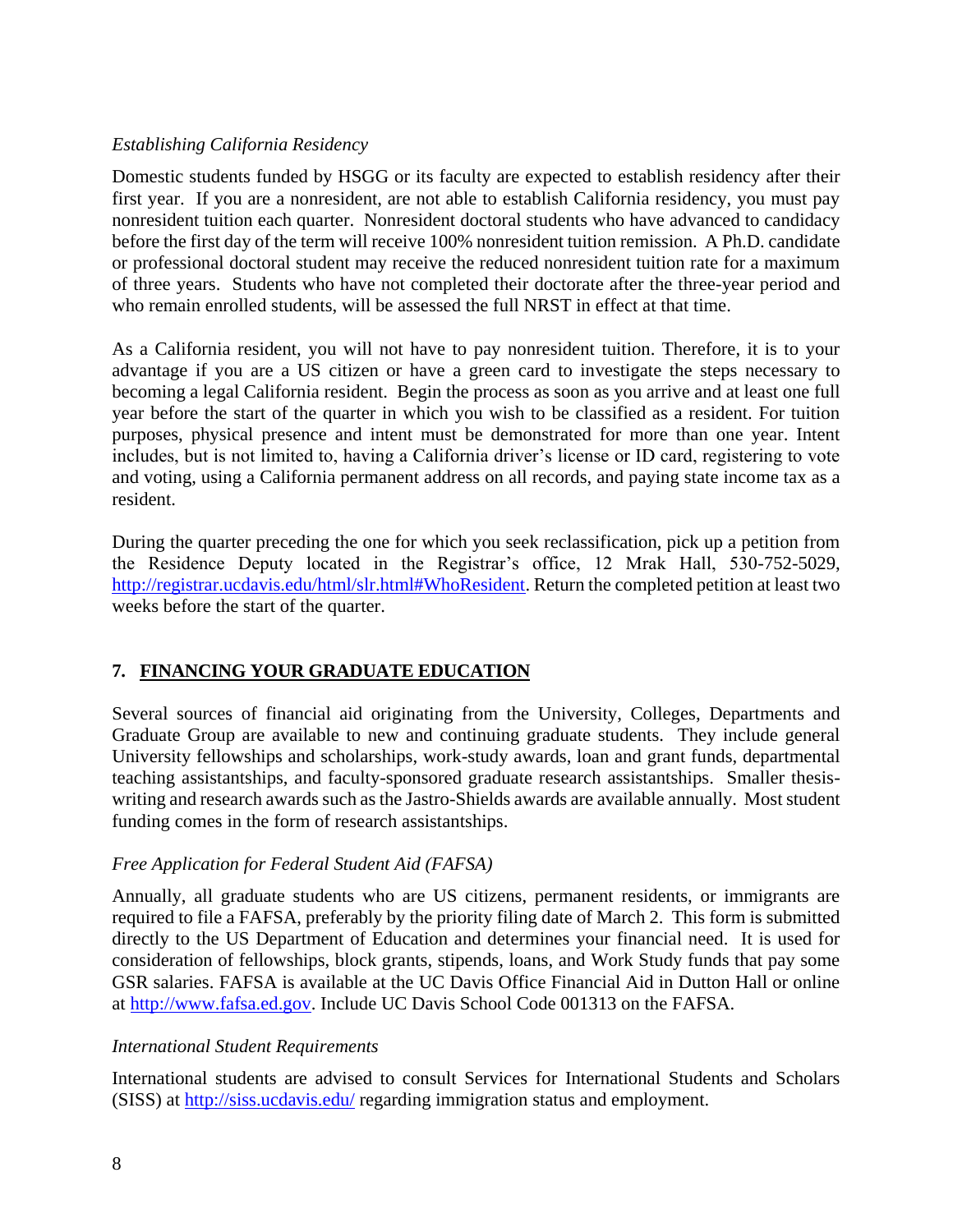# *University Aid*

University Fellowships and Scholarship awards are based on scholarship and promise of outstanding achievement. Specific information concerning these awards is contained in the application form sent to U.S. citizens or may be obtained from Graduate Studies [http://www.gradstudies.ucdavis.edu/ssupport.](http://www.gradstudies.ucdavis.edu/ssupport) For additional information on loan funds, grant funds, and work-study programs, contact the Financial Aid Office, Voorhies Hall, University of California, Davis 95616, (530) 752-9246. The Office of Graduate Studies has a web site [\(http://www.gradstudies.ucdavis.edu/students/handbook/index.html\)](http://www.gradstudies.ucdavis.edu/students/handbook/index.html) with additional information.

# *College Aid*

Each College associated with faculty of the Group (e.g. College of Agricultural & Environmental Sciences (CA&ES), College of Engineering, and College of Letters & Science) offers a variety of thesis and small research awards that stem from foundation and benefactor support funds. These awards often have particular requirements. Announcements will be made by HSGG to alert students about specific opportunities in advance of proposal submission deadlines. The student is also encouraged to contact the Student Affair Officer or the Chair of the Scholarship Committee for more information.

# *Departmental Aid*

Departments use student support primarily for teaching assistance and secondarily for administrative work. Teaching related student support for qualified students is on a one-quarter basis and comes in the form of either Teaching Assistantships that pay a stipend and cover in-state fees or part-time course reader positions that pay a stipend. Faculty whose courses need TAs or readers are responsible for advertising available positions, and usually do so by sending announcements to the HSGG student listserv and posting fliers outside the offices of the HSGG Student Affairs Officer and undergraduate Staff Advisors. Staff are knowledgeable about the recurring positions available each year. Application for these positions is made to the course instructor on forms available from the Student Affairs Officer.

# *Faculty Research Grants*

Faculty garner grants from Federal, state, non-governmental, and other sponsors to conduct their research. Student support on research grants comes in the form of a Graduate Student Researcher (GSR) position. HSGG has a uniform compensation plan for all graduate students, so everyone conducting research is paid the same amount. Grants that pay GSRs are expected to pay the nonresident tuition for non-resident students, but sometimes faculty write budgets assuming that the student will be from California, creating a deficit if a non-resident student eventually takes the position. Usually faculty seek to fill their GSR positions with HSGG applicants, but they may also hire and mentor continuing students. Compensation of GSRs is uniform for all GSRs in the Hydrologic Sciences Graduate Group. Information can be found in the approved [Compensation](https://grad.ucdavis.edu/sites/default/files/upload/files/facstaff/gsr-comp-plan/GHYS%20Hydrological%20Sciences%20April%202012.pdf)  [Plan](https://grad.ucdavis.edu/sites/default/files/upload/files/facstaff/gsr-comp-plan/GHYS%20Hydrological%20Sciences%20April%202012.pdf) and corresponding [current salary amounts.](https://grad.ucdavis.edu/sites/default/files/upload/files/facstaff/salary_19-20_october_1_2019.pdf)

# *Graduate Group Aid*

HSGG administers funds to help incoming and continuing graduate students using two primary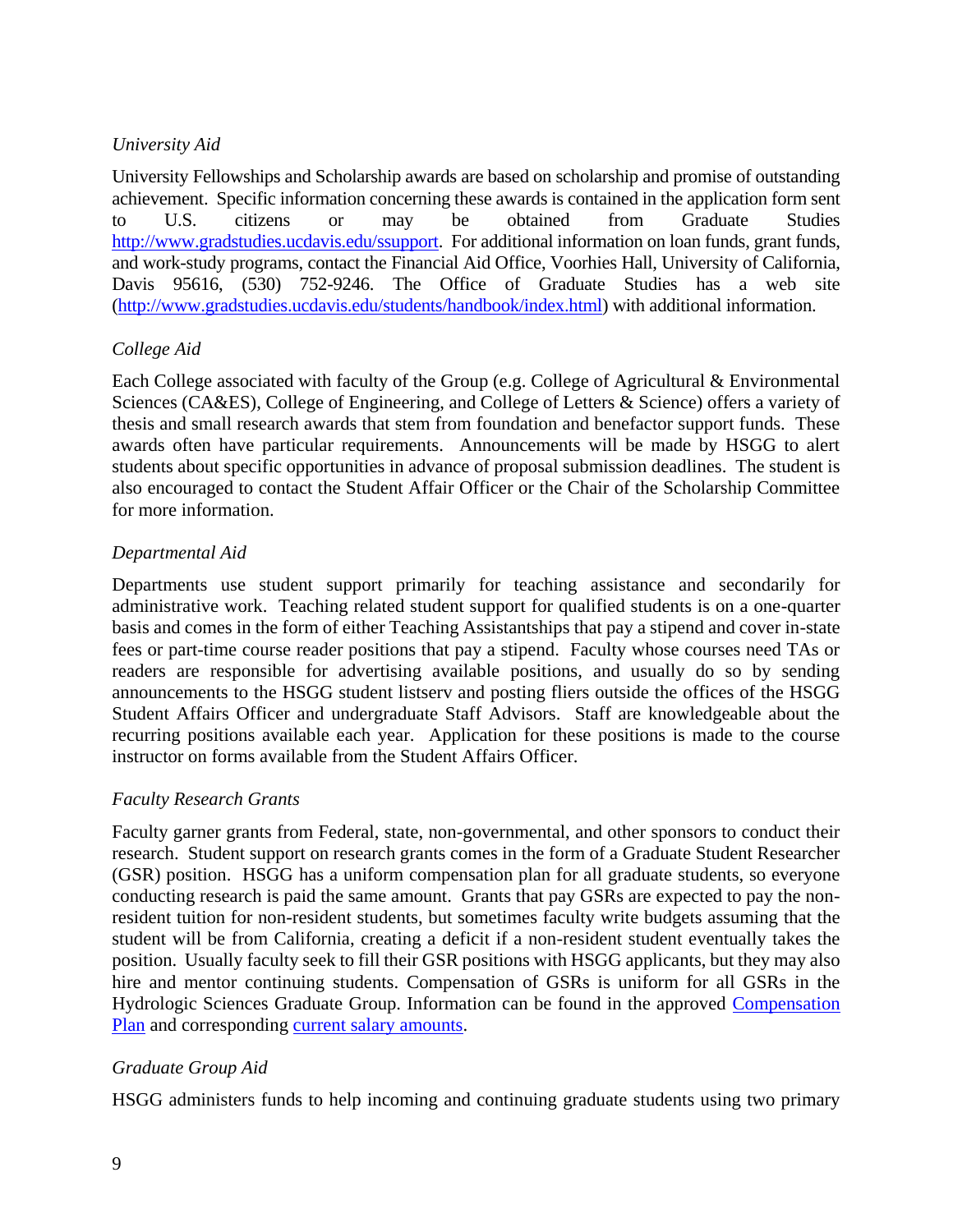sources. First, Graduate Studies provides an annual allocation known as Graduate Program Fellowships (formerly "Block Grant") on the basis of a formula that considers the number of students in the graduate group, among other factors. Second, CA&ES annually provides Jastro Research Endowment Award funds to HSGG, which in turn can provide students whose faculty are in CA&ES with either Henry A. Jastro Graduate Research Awards (up to \$3000 towards supplies and/or travel for a maximum of 3 times per student) or Henry A. Jastro Student Support Awards that can cover student stipends, in-state fees, and non-resident tuition (except when a student has a GSR position). HSGG administered funds for incoming students are allocated during the admissions process- no special applicant is required. For continuing students, a call is made each fall or winter for competitive proposals that are ranked by the Scholarship Committee. The Group Chair receives the rankings and then funds as many as possible within the budget. Other than these two sources of funding, HSGG may periodically have student support funding from donations made to the group. Any one may donate to the graduate group. For more information about making donation, contact the Group Chair.

# *Work Study*

The federal government pays for a percentage of the costs of research employment, including wages and fee remission. You must complete the application for various types of financial aid, available on the Financial Aid Web site at [http://financialaid.ucdavis.edu.](http://financialaid.ucdavis.edu/) You must also have submitted a FAFSA, [http://www.fafsa.ed.gov.](http://www.fafsa.ed.gov/) HSGG determines recipients of Work Study awards.

# *Loans*

Information available at Financial Aid, [https://financialaid.ucdavis.edu/.](https://financialaid.ucdavis.edu/)

# *Travel Grants*

Graduate Studies offers a limited number of travel awards twice per year for travel to professional meetings. You will be notified of application due dates throughout the year. The amount of the award varies depending on how far you are traveling. You are only eligible to receive this award once. For more information, visit [https://grad.ucdavis.edu/current-students/financial](https://grad.ucdavis.edu/current-students/financial-support/internal-fellowships/travel-awards)[support/internal-fellowships/travel-awards.](https://grad.ucdavis.edu/current-students/financial-support/internal-fellowships/travel-awards)

# *Travel Grants through the Graduate Student Association (GSA)*

The GSA also offers a limited number of travel awards twice per year. (You cannot receive a GSA travel award if you have received an award from Graduate Studies for the same instance of travel.) Email for details: [gsavicechair@ucdavis.edu.](mailto:gsavicechair@ucdavis.edu)

# *Other Employment*

The graduate group coordinator will distribute employment information to students as positions are advertised. For more information about employment opportunities or professional development services, you can meet with a coordinator in the Graduate Student and Postdoctoral Career Services program area of the Internship and Career Center, located in South Hall, or call 530-752-7841 to schedule an appointment. Also, as part of Financial Aid, the Student Employment Center coordinates employment opportunities, including community service jobs.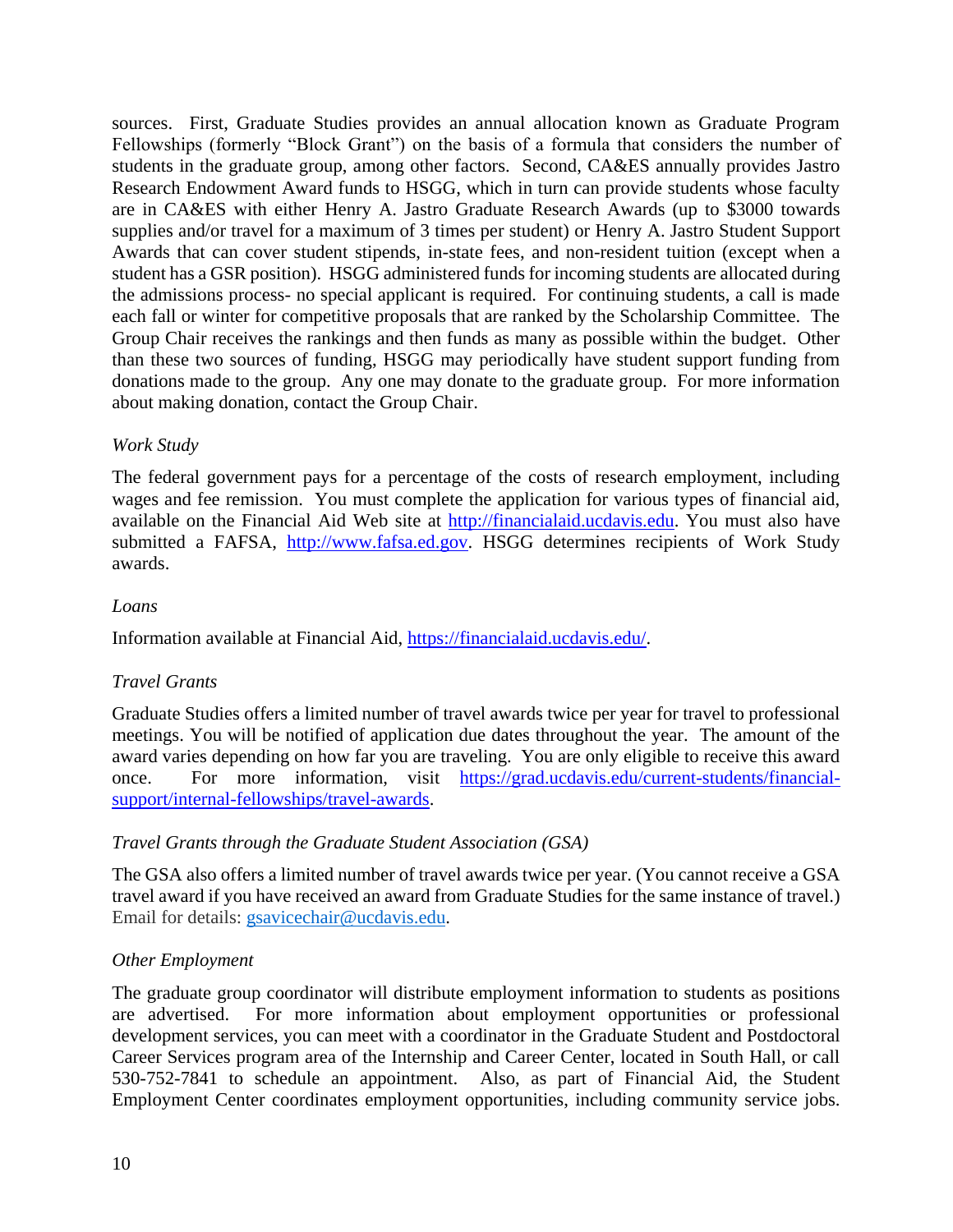Visit [http://jobs.ucdavis.edu,](http://jobs.ucdavis.edu/) or call 530-752-0502.

Online Funding Resources

- The Foundation Center, [http://foundationcenter.org](http://foundationcenter.org/)
- UC Davis External Fellowship Programs and Grant Announcements, [https://grad.ucdavis.edu/financial-support/external-fellowships.](https://grad.ucdavis.edu/financial-support/external-fellowships)

Online Grant Writing Resources

- The Foundation Center, [http://foundationcenter.org](http://foundationcenter.org/)
- The Social Sciences Research Council, [http://www.ssrc.org](http://www.ssrc.org/)
- The University of California, Berkeley Dissertation Proposal Workshop, <http://globetrotter.berkeley.edu/DissPropWorkshop>

# **8. 2020-2021 GRADUATE STUDENT RESEARCH COMPENSATION PLAN**

Information on the Hydrologic Sciences Graduate Group Compensation Plan and corresponding salary amounts can be found here: [https://grad.ucdavis.edu/sites/default/files/upload/files/facstaff/gsr-comp](https://grad.ucdavis.edu/sites/default/files/upload/files/facstaff/gsr-comp-plan/GHYS%20Hydrological%20Sciences%20April%202012.pdf)[plan/GHYS%20Hydrological%20Sciences%20April%202012.pdf](https://grad.ucdavis.edu/sites/default/files/upload/files/facstaff/gsr-comp-plan/GHYS%20Hydrological%20Sciences%20April%202012.pdf) and [https://grad.ucdavis.edu/sites/default/files/upload/files/facstaff/salary\\_19-](https://grad.ucdavis.edu/sites/default/files/upload/files/facstaff/salary_19-20_october_1_2019.pdf) [20\\_october\\_1\\_2019.pdf.](https://grad.ucdavis.edu/sites/default/files/upload/files/facstaff/salary_19-20_october_1_2019.pdf)

# **9. FACULTY PARTICIPATION**

All graduate students have a **Major Professor** who serves as the student's research and academic adviser. Graduate students are encouraged to have high expectations for mentoring by their Major Professor. In addition, three faculty including the Major Professor, the **Graduate Advisor** and another member at large of the HSGG serve on a *Guidance Committee* for each student to assist in developing a Program of Study. Plan I MS students also have a *Thesis Committee*. Students working towards a Ph.D. have a *Qualifying Exam* committee and after that a *Dissertation Committee*. Each individual and committee plays a role in helping a graduate student reach their educational goals and are described below. The Graduate Advisor plays a crucial role in answering questions about course schedule, degree requirements, and associated signing forms.

# *Major Professor*

The Major Professor guides and directs a graduate student's research while assisting in locating and providing financial support for the student. A major professor is usually identified for each student as a condition of admission to the graduate program. Once in the program, students are allowed to select a new major professor among the faculty in the Graduate Group, but changing could impact funding availability and source. The choice is subject to mutual agreement by the student and the major professor.

# *Graduate Advisor*

Graduate Advisors help graduate students understand and adhere to the degree requirements. The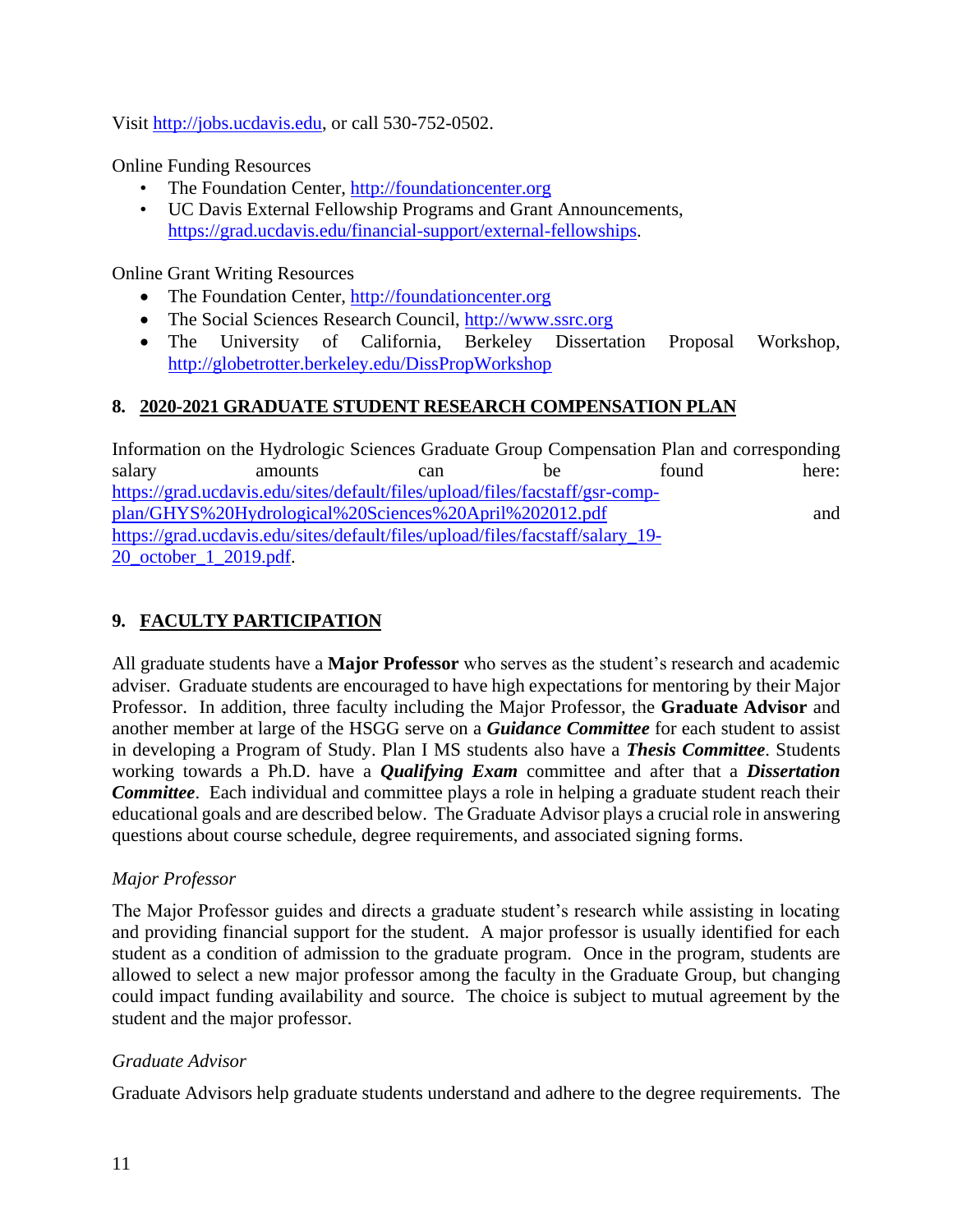Graduate Adviser also is available for advice on course requirements and academic concerns. Typically there is one for every 10-15 students. Graduate students are assigned a Graduate Advisor by the chair of the graduate group upon entry and are rarely assigned to their Major Professor or another faculty member with an overlapping area of research specialization. The Graduate Advisor serves as a liaison between the student, the Graduate Group and the Dean of Graduate Studies. The liaison role is to recommend examination, thesis and dissertation committee membership to Graduate Studies. The Graduate Adviser is also responsible for appointing a Guidance Committee and for completion of various official forms and documents such as the Advancement to Candidacy form and Qualifying Examination committee nomination form. These committees are described below.

Further information on the advising structure, mentoring, and committees are detailed in the current [HSGG Degree Requirements.](https://www.hsgg.ucdavis.edu/requirements)

# **10. REGISTRATION AND COURSE ENROLLMENT**

#### *Registered Status*

Registered student status requires that you be enrolled in a minimum of 12 units of coursework or HYD 299 (research) units and that you pay fees for the quarter. If you have not enrolled and have not paid fees, you are a non-registered student. If you are on Planned Educational Leave (PELP) or are on Filing Fee status, you also are considered a non-registered student.

#### *How to Register*

- Once you obtain your student ID, password, and personal access code (PAC), you may complete your course registration online through SISWeb, the university computer system, http://sisweb.ucdavis.edu.
- To learn how to activate your student ID, visit [https://registrar.ucdavis.edu/records/aggiecard.](https://registrar.ucdavis.edu/records/aggiecard)
- Obtain your e-mail address and Kerberos password by visiting [https://computingaccounts.ucdavis.edu/cgi-bin/services/index.cgi.](https://computingaccounts.ucdavis.edu/cgi-bin/services/index.cgi)
- To log onto SISWEB, you will need your Kerberos password and a personal access code (PAC). Initially, your PAC is your six-digit birth date. Once you access the system, be sure to follow the menu prompts to choose a new PAC. You will receive notification of registration dates by mail, and once you have the above identifiers, you can complete registration for classes online.

# *Class Schedule and Registration Guide*

Consult the quarterly Class Schedule and Registration Guide at [http://registrar.ucdavis.edu](http://registrar.ucdavis.edu/) for registration dates and times, quarterly deadlines, course lists, wait list information, etc.

# *Late Registration*

To avoid late fees and financial support problems, you must enroll, register, and pay fees in a timely manner. Keep in mind: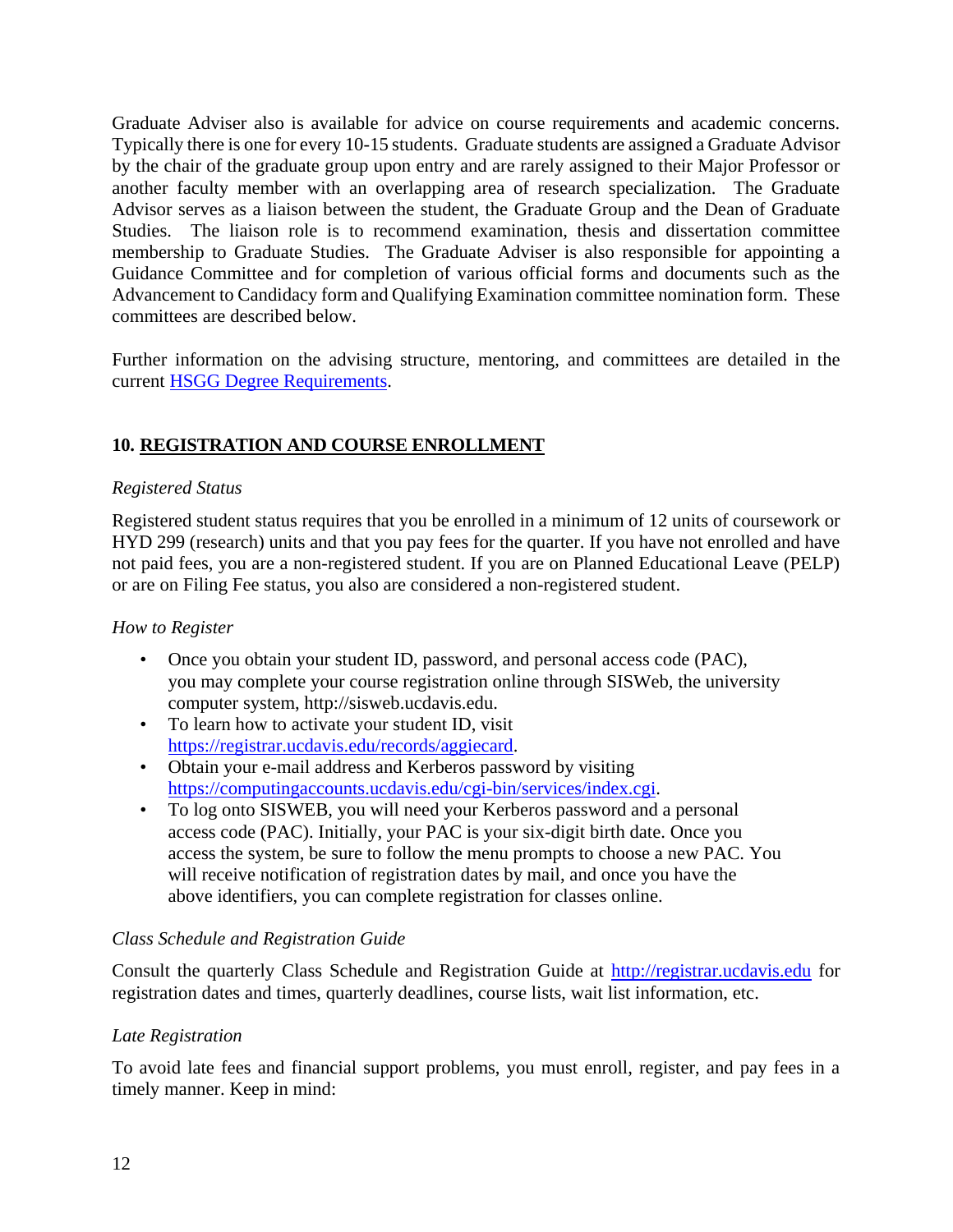- If you add or drop a course after the add/drop deadlines, you will be charged a fee.
- Fees that are paid from sources such as fellowships and academic appointments will not be paid until you are registered for a minimum of 12 units. If you do not complete your registration by the last day to pay university fees, you will be charged a late fee.
- You may consult The University Catalog or Class Schedule and Registration Guide for add/drop deadlines, available at the [http://registrar.ucdavis.edu/.](http://registrar.ucdavis.edu/)

# *Units*

For full-time status, you must enroll in at least 12 units per quarter, which can be any combination of upper division (100-level) or graduate course units (200-level); Seminar (290), Group Study (298), Research (299) units; or Teaching Assistant Training Practicum (396) units. The graduate group encourages you to enroll in more than 12 units (up to 16 total) of upper division and graduate courses combined, or for more than 12 units (again up to 16 units) of graduate level courses. Enrolling for great than 16 units requires the special approval of the dean of Graduate Studies.

# *Enrolling in Research (HYD 299)*

HYD 299 is the course in which you enroll to receive credit for your research. The course registration number (CRN) is linked directly to the quarter and to your major professor/instructor, the individual with whom you are conducting research. There will be 3 more numbers in the CRN number depending on the faculty member involved (e.g., HYD 299-034). You may receive from 1 to 12 units, depending upon your research activity and course load and based upon the advice of your major professor and adviser. For your CRNs each quarter, contact the graduate group coordinator via e-mail, letting her know with whom you wish your CRN assigned and for which quarter.

# *Part Time Status*

If you meet eligibility criteria, you may apply for part-time status, which is 6 units or fewer, through the Registrar, [https://registrar.ucdavis.edu/registration/part-time.](https://registrar.ucdavis.edu/registration/part-time)

# *Dropping Courses*

If you want to drop a course after the 10th day of instruction, you must file a Permission to Drop Petition, available at [http://gradstudies.ucdavis.edu/forms/.](http://gradstudies.ucdavis.edu/forms/)

#### *Late Add*

If you wish to add a course after the 12th day of instruction, you must have approval from the instructor or program. If permission is granted, go to the course/program department for a PTR (permission to register) number. Use SISWEB to add the course by using the issued number within three days. You will be charged \$3.00.

#### *Temporary Study at Another UC Campus*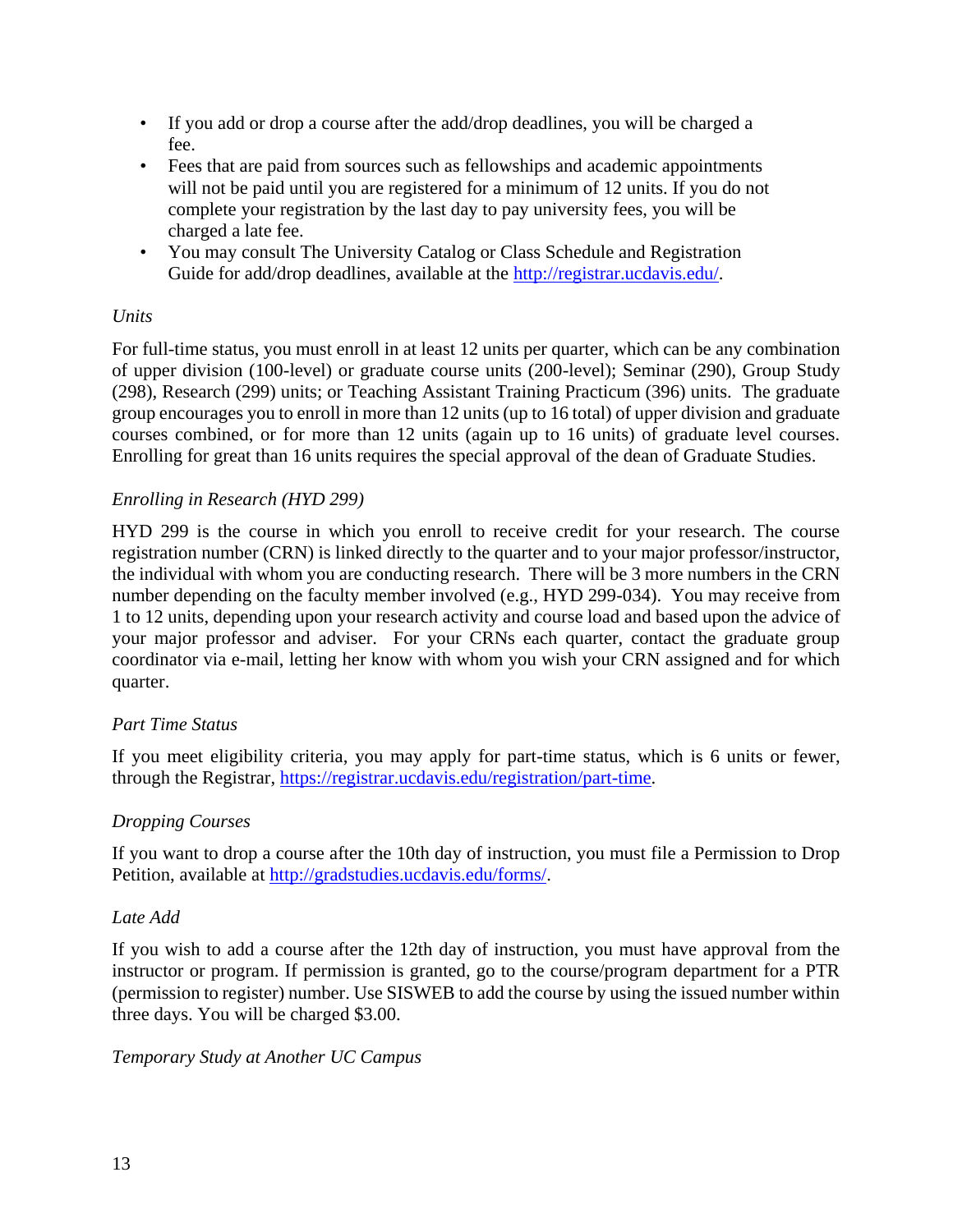If you're in good standing and have completed at least one quarter in residence at Davis, and you wish to study temporarily at another UC campus, you may obtain an application to the Intercampus Exchange Program, at http://gradstudies.ucdavis.edu/forms/.

# **11. GRADES**

# *Repeating a Course for Improvement*

With the consent of the adviser and the dean of Graduate Studies, you may repeat a course in which you received a grade of C, D, F or U up to a maximum of nine units for all courses repeated. In such repeated courses, only the most recently received grade and corresponding grade points shall be used in calculating your GPA, but all units attempted and grades received shall remain part of your permanent record.

# *Opting for S/U Grading*

You may elect to take one normally graded course per quarter on an S/U basis provided the course is used to explore an area unrelated to your academic discipline and cannot be used to fulfill any of your graduate program course requirements. To receive an S grade in lower or upper division work, you must achieve at least a C-. To receive an S grade in a graduate course, you must receive a B- or better. S/U petitions must be filed with Graduate Studies by the end of the fifth week of the quarter. The form is available at [http://gradstudies.ucdavis.edu/forms/.](http://gradstudies.ucdavis.edu/forms/)

# *Incomplete (I) Grade*

If you are doing well in a course but are unable to complete the work because of illness, personal emergency, or other good cause, an Incomplete is appropriate. You must remove the Incomplete grade before the end of the third succeeding quarter, otherwise the grade will revert to an F.

# **12. PROBATION AND DISQUALIFICATON**

If your performance is less than satisfactory or you are not meeting program requirements, you are placed on academic probation and given a timeline for removing your deficiencies. Academic probation can result in disqualification, which means you are no longer eligible to continue graduate study at UC Davis. (The term "disqualification" should not be confused with "dismissal." Dismissal is removal from graduate study based on behavior or conduct.) If you are subject to disqualification, you may submit an appeal within 30 days for reconsideration for cause to the Administrative Committee of the Graduate Council. More information can be found here: [https://grad.ucdavis.edu/academics/progress-and-academic-probation/warnings-probation-and](https://grad.ucdavis.edu/academics/progress-and-academic-probation/warnings-probation-and-disqualification)[disqualification.](https://grad.ucdavis.edu/academics/progress-and-academic-probation/warnings-probation-and-disqualification)

# **13. TAKING A BREAK OR LEAVING CAMPUS**

If you wish to take a break from your course of study or temporarily leave the UC Campus, you have the options listed below.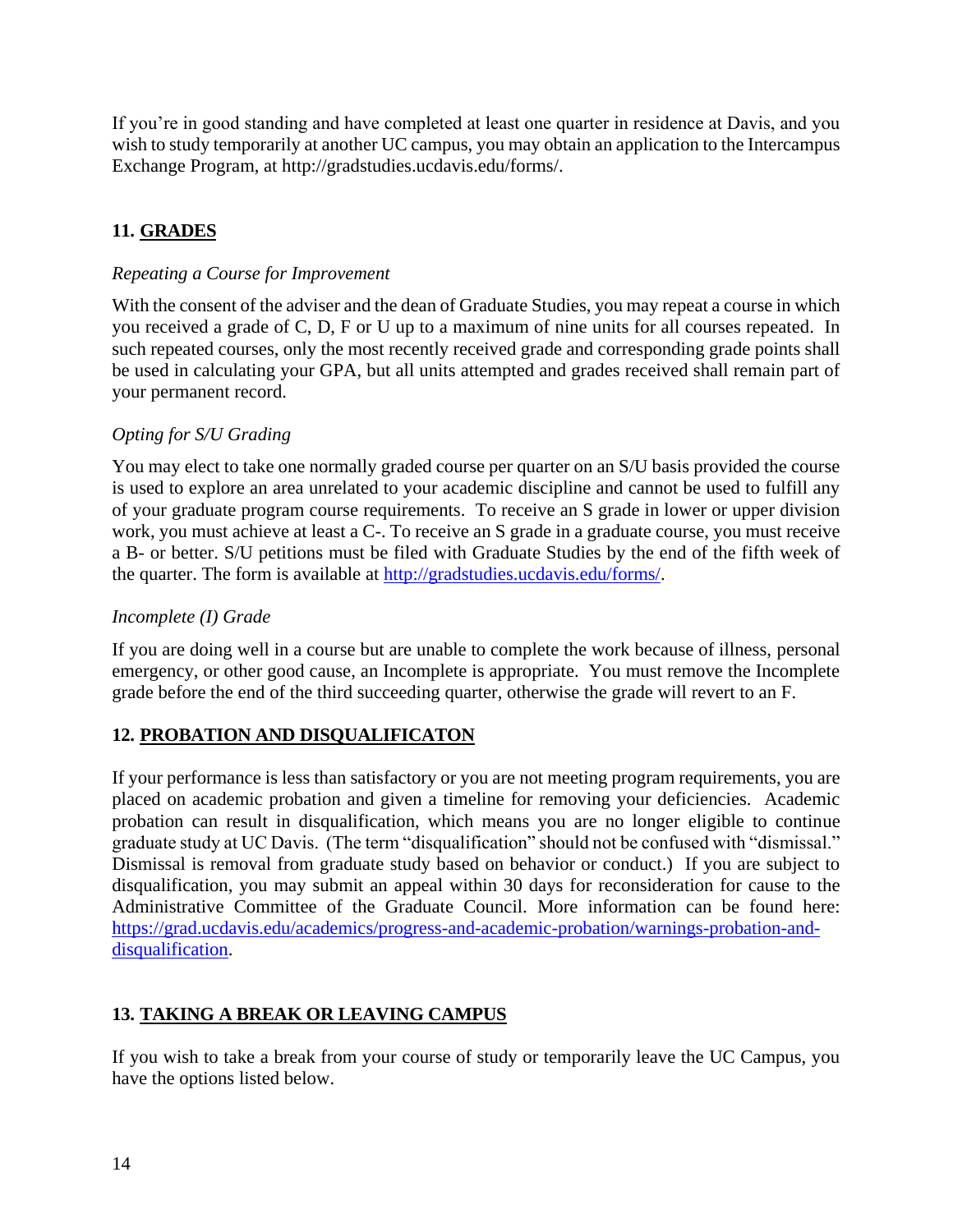# *Planned Education Leave (PELP)*

PELP status is available if you wish to take a leave for various reasons, including health issues, family crises, clarification of educational goals, or military service. PELP may be approved for a maximum of three quarters. An extension can be requested, form available at [http://gradstudies.ucdavis.edu/forms/.](http://gradstudies.ucdavis.edu/forms/) International students must have their PELP status approved by the Services for International Students and Scholars (SISS), http://siss.ucdavis.edu/, prior to submission of the PELP application. PELP applications must be submitted to Graduate Studies no later than the first day of the quarter in which the PELP status is to begin. If you begin the registration process and then withdraw from registration after the first day of the quarter, you may be billed for fees owed or have to repay funding. The HSGG graduate group coordinator will help you initiate the application process.

# *Filing Fee*

Filing Fee is a non-registered status available if you have advanced to candidacy for your degree. Filing Fee status maintains your eligibility to complete your degree while not registered. You can use this option when all of your courses and research have been completed and you no longer need to use campus facilities. Application forms and information are available at http://gradstudies.ucdavis.edu/forms/. Graduate Studies may approve a maximum of two quarters of Filing Fee status. Requests for extensions considered by application, are available at [http://gradstudies.ucdavis.edu/forms/.](http://gradstudies.ucdavis.edu/forms/)

# *Registration in Absentia*

Graduate students whose research or study requires them to remain outside California for the entire quarter may register in absentia and pay a reduced fee. Visit http://gradstudies.ucdavis.edu/forms/ and click on "In Absentia" links.

# *Withdrawal*

If aforementioned options are not appropriate for you, you may withdraw during the quarter by obtaining a withdrawal petition from the Registrar, available at http://registrar.ucdavis.edu/html/office of the registrar forms.html.

# *Readmission*

If you drop out of the graduate program, but wish to return, you must file an Application for Readmission, available at<http://gradstudies.ucdavis.edu/forms/> at least six weeks prior to the beginning of the quarter in which you plan to enroll. HSGG requires additional documentation for readmission application. You should have a major professor identified and willing to serve in this capacity. That faculty member should notify the graduate group coordinator of the intent to readmit. Please see the graduate coordinator for additional details.

# **14. ENROLLMENT REQUIREMENTS FOR INTERNATIONAL STUDENTS**

If you are a new international student, you will have an immigration hold that must be released by Services for International Students and Scholars (SISS) before you can complete registration. SISS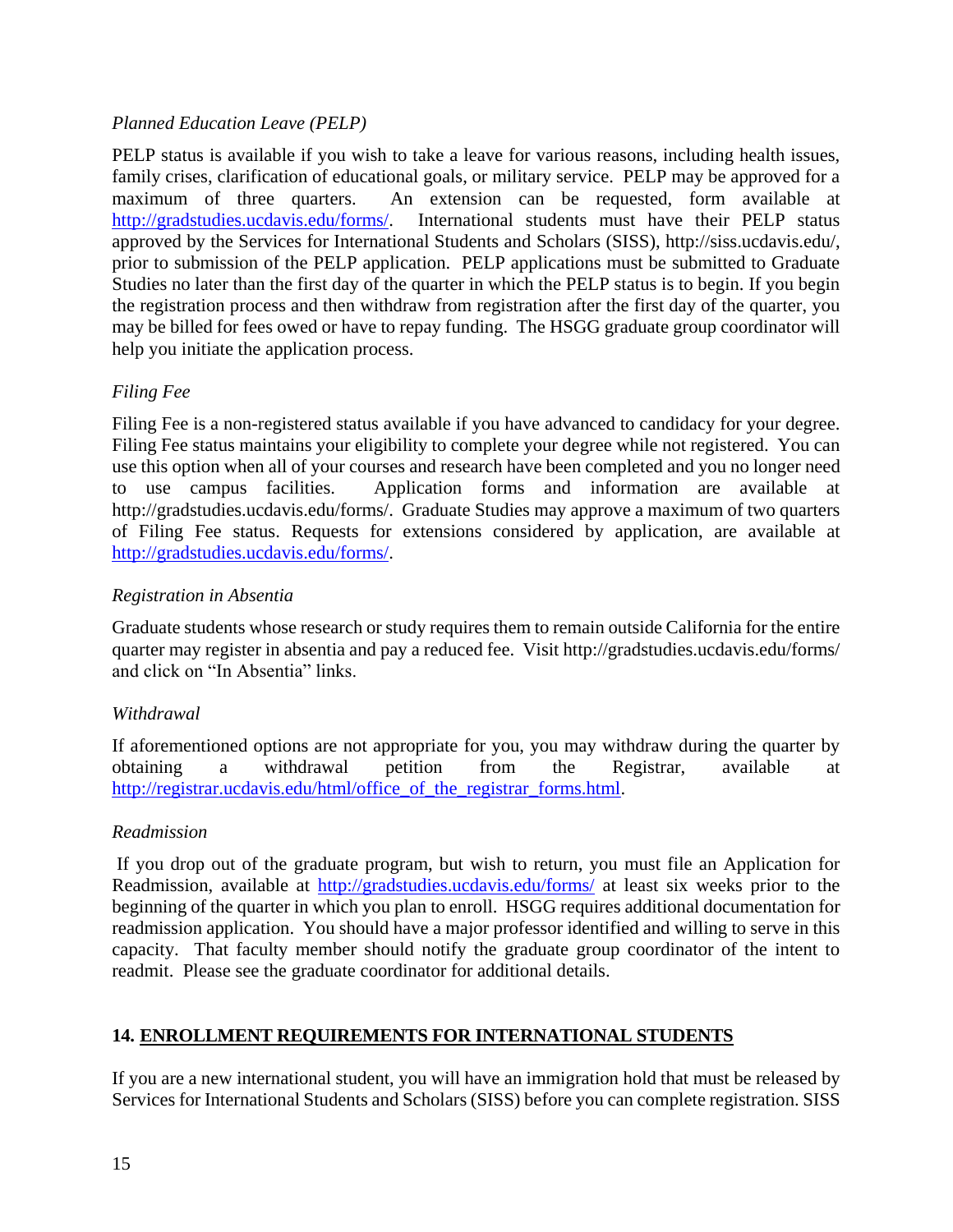information is available at [http://siss.ucdavis.edu/.](http://siss.ucdavis.edu/)

Prior to your first quarter of enrollment, if your native language is not English, and you have an undergraduate degree from an institution at which English is not the primary language of instruction, you are required to take the English examination given by the English as Second Language (ESL) office. More information is available at [https://iae.ucdavis.edu/.](https://iae.ucdavis.edu/) Results of this exam will determine what, if any, ESL class you will be required to complete.

#### **15. THE COMMENCEMENT CEREMONY**

If you receive your graduate degree in September, December, March or June, you are eligible to participate in the annual commencement ceremony held in June. Immediately following the ceremony is a reception for degree recipients and their guests. In April, Graduate Studies will send you information about commencement.

# **16. GRADUATE SCHOOL RESEARCH GUIDANCE**

# *Department Staff and Administrative Clusters*

Graduate students are predominantly employed by their departments and should consult departmental websites to be informed about personnel, space, equipment, information technology, and safety issues, among other things. Departments are now often served by administrative clusters, so you should find out which cluster your department belongs to and which staff in the cluster perform which functions. Administrative clusters may require you to update your funding status quarterly, turn in time sheets, or other activities. Computers may need to meet specified requirements to participate on the departmental network.

#### *Being an Organized Researcher*

The following text is excerpted from the book 2D Modeling and Ecohydraulic Analysis (by Professor Greg Pasternack, published by Createspace, Seattle, WA) with permission of the author.

"Over the 13 years I have been a professor, I have noticed a phenomenon in which my students and I are pretty good about documenting what we do outside with our field work as river scientists, but we are terrible at keeping track of what we do digitally in processing and analyzing data. One graduate student I know repeated an arduous spatial analysis three times over two years, because each time he was unsure how he did it before, since he took no notes, and then since he was always starting over when he came back to that work, then he never got any where with it. I have noticed a similar pattern to that with many people doing GIS and other spatial analyses over the years. People do a rough analysis, then set it aside for a later write-up, and then when they go to write it up they have no idea what they did, so then they try to re-do it with variable success. Many people either do not consider whether their file contents and organization are clear or they assume that everything is self-evident, but often they are not. Some people do no organization at all, simply accruing hundreds to thousands of files in each folder with no hope of ever figuring anything out later, just trying to move forward by shear momentum and prayer.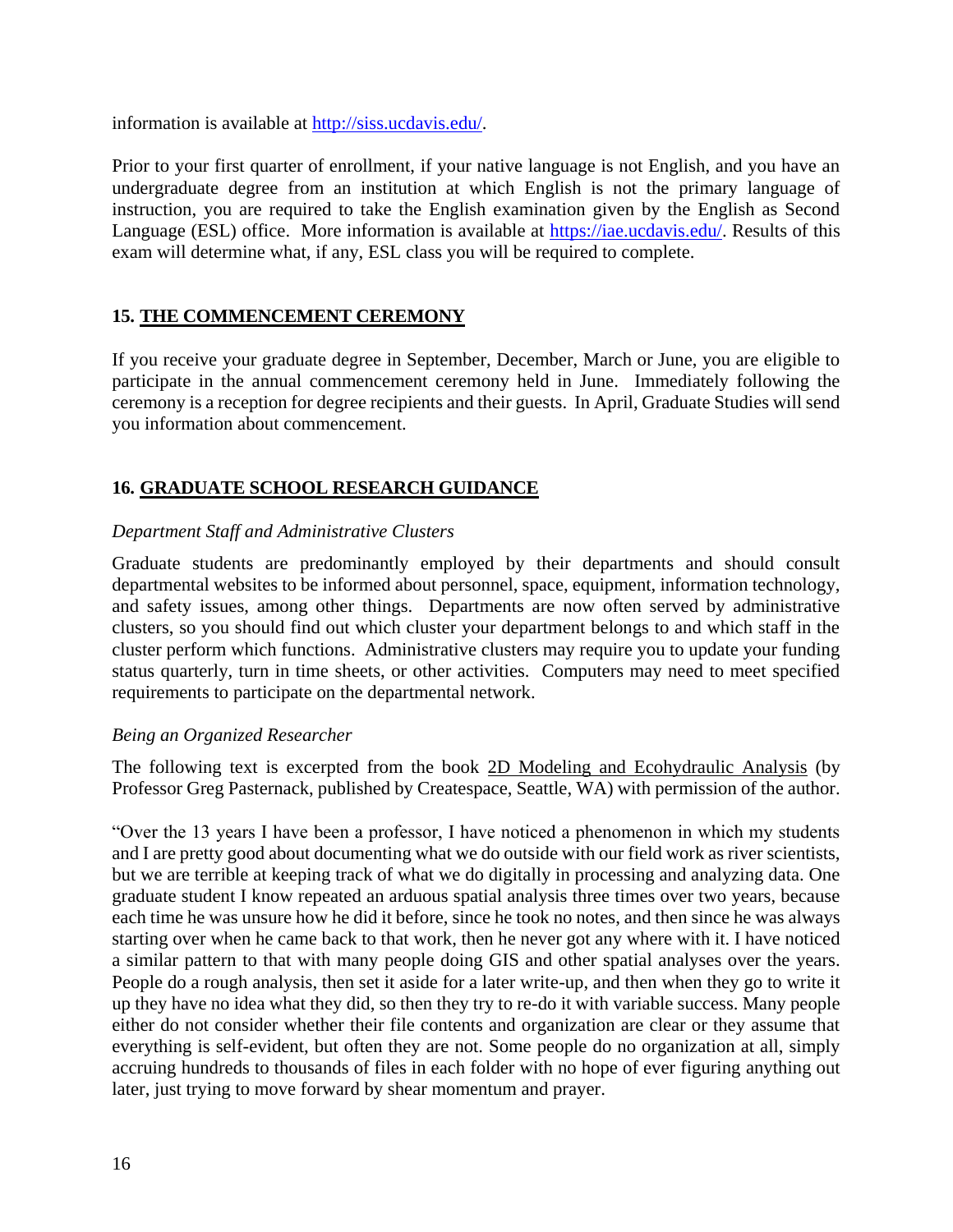As bad as the efforts are with simple spreadsheets and text files, the situation has gotten much worse with GIS and 2D modeling. Now calculations are not done with formulas on a spreadsheet, but by a series of irreversible, untrackable, non-reproducible steps. One ends up with a folder full of intermediate files that make sense as you go through (sometimes), but a few months later have no meaning at all. ArcGIS 10 software and some other programs include methods for recording and documenting steps, but those are the exceptions, not the rule. Also, one still has to choose to use those tools as part of their workflow.

Over the years I have had the debate several times with different people as to the merits of work speed versus thoroughness of transparency via organization and documentation. I do not believe that good science or engineering comes from poor organization. It is human to make mistakes, there is no fault in that. What distinguishes science is that the analyses need to be transparent, reversible, and reproducible, so anyone can see how something was done and do it themselves with their own data. That is one motivation for writing this book in the first place, to have a documented, standardized approach to 2D modeling and ecohydraulic analysis. Ultimately, I no longer value the concept that it slows one down too much to take thorough notes, which is a common complaint I hear. My experience is that things have to be redone at least once most of the time and often many more times than that. The time-savings in avoiding note-taking is more than offset by the lost time in re-doing work over and over, and at a slower rate trying to reconstruct past efforts by oneself or predecessors.

As a result, I strongly advise you to log all of the steps you do in any and all analysis in a digital records file. The best approach is to document steps in a text file kept open side-by-side with the working files for a project. This is the equivalent of a lab notebook. Further, after an analysis is done, then a "readme" file should be created in the folder stating the name of every file in the folder and a one-sentence description of what each file is. Taking these measures is an important part of quality assurance in good professional practice. "

In addition to being organized in how you do your research and how you track your activities, it is important to name your computer files, so that each file is unique and of known vintage. Hard disks have a way of corrupting creation and modification dates of files, so do not rely on operating systems to provide critical information. Some good research on naming computer files is available at http://www.macworld.com/article/1167126/how i name files on my mac.html.

# **17. GRADUATE SCHOOL LIFE RESOURCES**

# *Health Insurance*

UC requires that all registered students have health insurance. The Graduate Student Health Insurance Plan (GSHIP) is designed specifically for UC Davis students, providing medical, dental and vision benefits. Registered students are automatically enrolled in GSHIP. Students with comparable health insurance may waive participation through the online waiver application. GSHIP coverage, fees, policies, enrollment of eligible dependents, and waiver application are available at [https://shcs.ucdavis.edu/insurance/ship-benefits-information.](https://shcs.ucdavis.edu/insurance/ship-benefits-information)